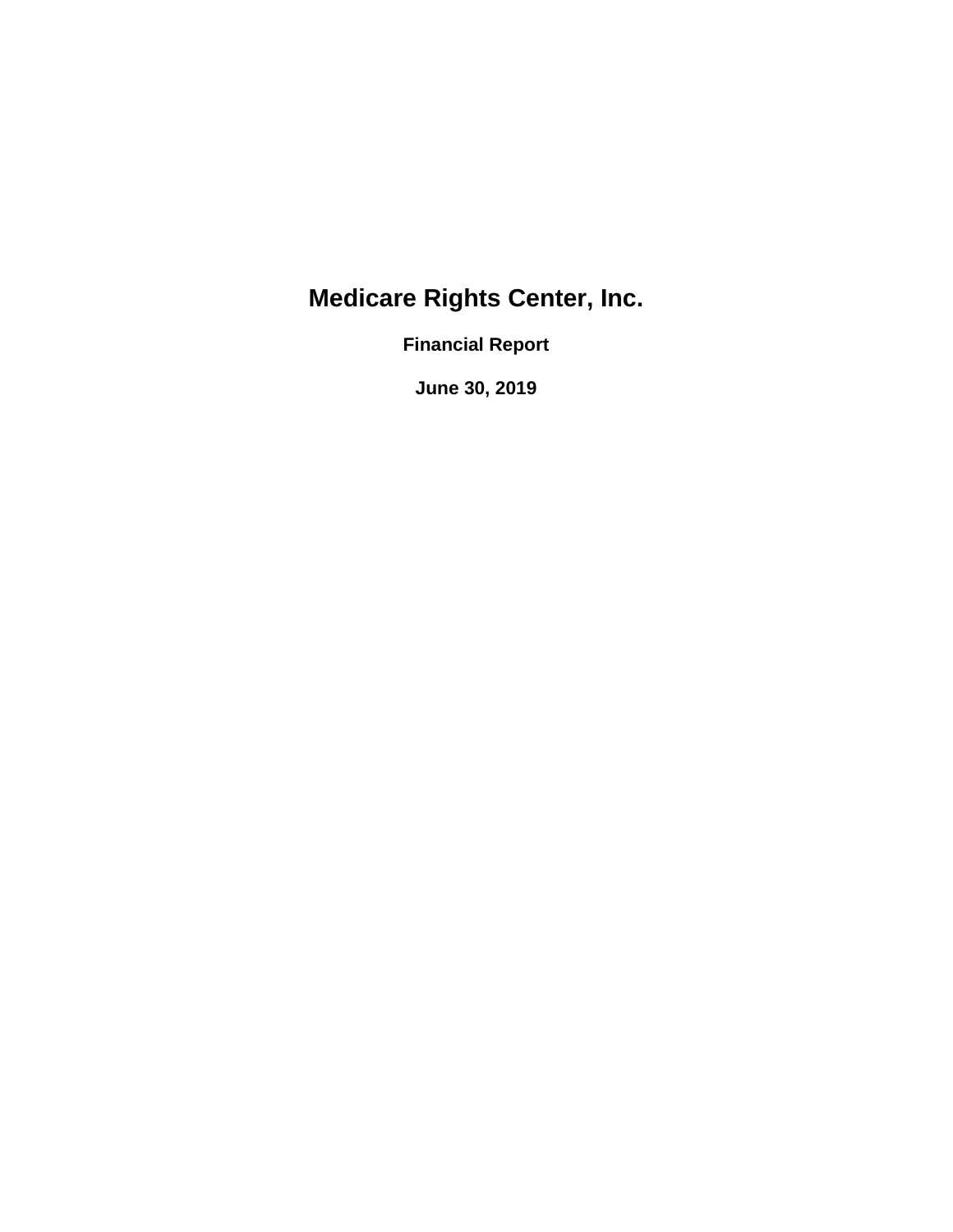## TABLE OF CONTENTS

| Independent Auditor's Report             | $1 - 2$ |
|------------------------------------------|---------|
| Financial Statements                     |         |
| <b>Statements of Financial Position</b>  | 3       |
| <b>Statements of Activities</b>          | 4       |
| <b>Statements of Functional Expenses</b> | $5-6$   |
| <b>Statements of Cash Flows</b>          | 7       |
| <b>Notes to Financial Statements</b>     | 8-20    |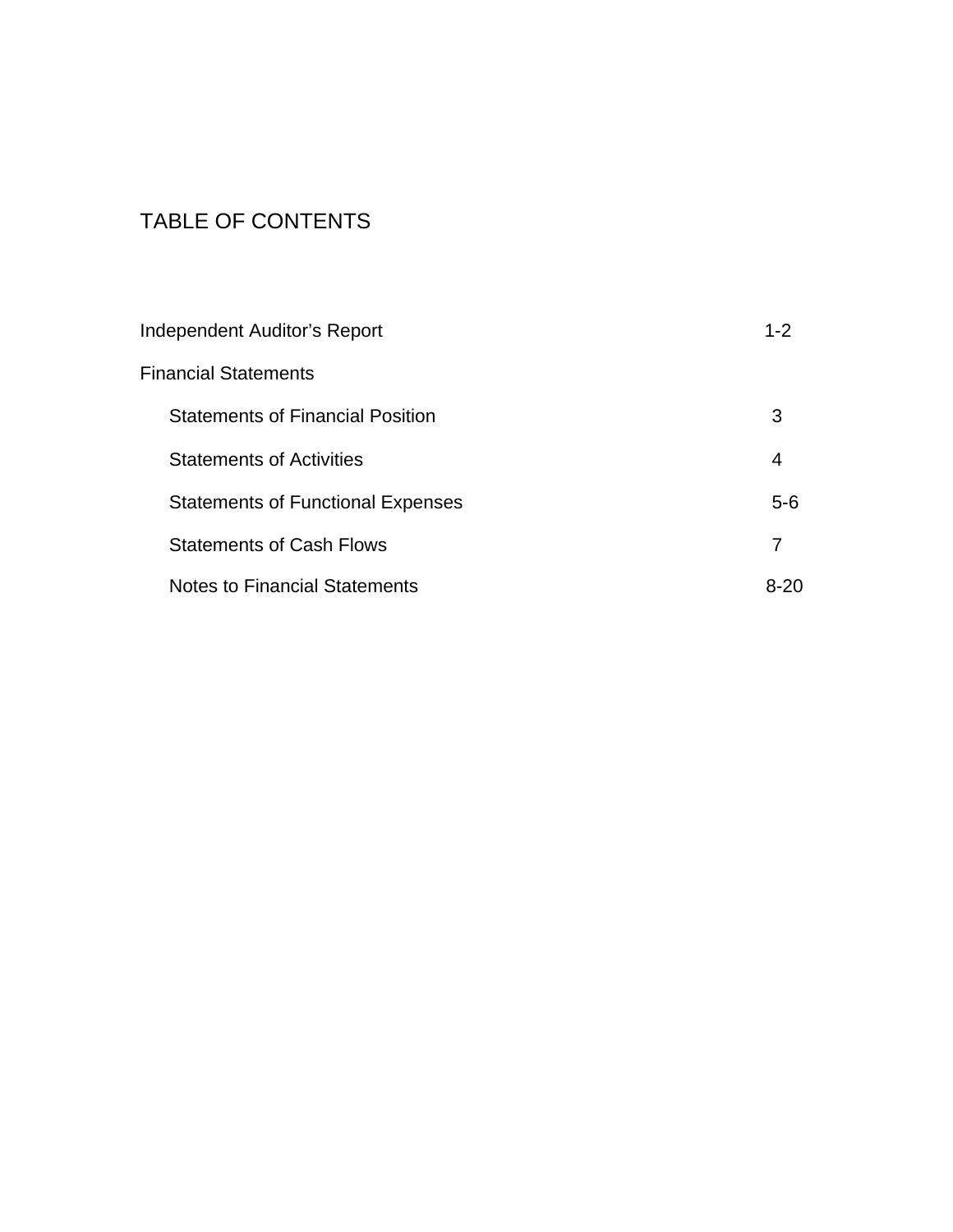

#### **Independent Auditor's Report**

#### To the Board of Directors of **Medicare Rights Center, Inc.**

We have audited the accompanying financial statements of Medicare Rights Center, Inc. ("Medicare Rights"), a not-for-profit organization, which comprise the statements of financial position as of June 30, 2019 and 2018, and related statements of activities, functional expenses and cash flows for the years then ended, and the related notes to the financial statements.

#### *Management's Responsibility for the Financial Statements*

Management is responsible for the preparation and fair presentation of these financial statements in accordance with accounting principles generally accepted in the United States of America; this includes the design, implementation, and maintenance of internal control relevant to the preparation and fair presentation of financial statements that are free from material misstatement, whether due to fraud or error.

#### *Auditor's Responsibility*

Our responsibility is to express an opinion on these financial statements based on our audits. We conducted our audits in accordance with auditing standards generally accepted in the United States of America. Those standards require that we plan and perform the audits to obtain reasonable assurance about whether the financial statements are free from material misstatement.

An audit involves performing procedures to obtain audit evidence about the amounts and disclosures in the financial statements. The procedures selected depend on the auditors' judgment, including the assessment of the risks of material misstatement of the financial statements, whether due to fraud or error. In making those risk assessments, the auditor considers internal control relevant to the entity's preparation and fair presentation of the financial statements in order to design audit procedures that are appropriate in the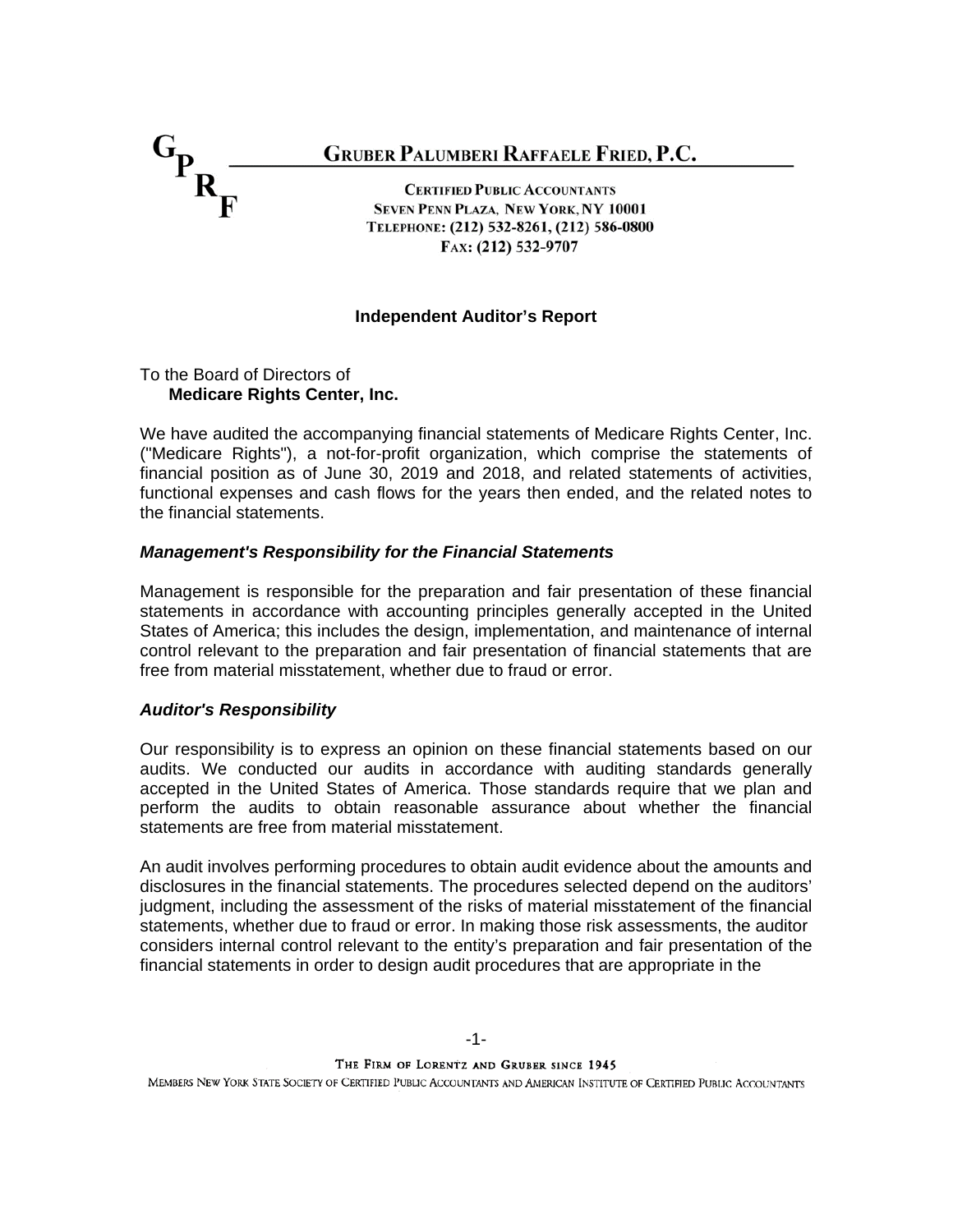circumstances, but not for the purpose of expressing an opinion on the effectiveness of the entity's internal control. Accordingly, we express no such opinion. An audit also includes evaluating the appropriateness of accounting policies used and the reasonableness of significant accounting estimates made by management, as well as evaluating the overall presentation of the financial statements.

We believe the audit evidence we have obtained is sufficient and appropriate to provide a basis for our audit opinion.

#### *Opinion*

In our opinion, the financial statements referred to above present fairly, in all material respects, the financial position of Medicare Rights Center, Inc. as of June 30, 2019 and 2018, and the changes in its net assets and its cash flows for the years then ended in accordance with accounting principles generally accepted in the United States of America.

#### *Emphasis of Matter*

Medicare Rights Center, Inc. adopted Financial Accounting Standards Board (FASB) Accounting Standards Update (ASU) 2016-14 *Presentation of Financial Statements of Not-for-Profit Entities* as discussed in Note 2. Our opinion is not modified with respect to that matter.

Gruber Palumberi Raffaele Fried, P.C.

Gruber Palumberi Raffaele Fried, P.C.

New York, NY March 16, 2020

THE FIRM OF LORENTZ AND GRUBER SINCE 1945 MEMBERS NEW YORK STATE SOCIETY OF CERTIFIED PUBLIC ACCOUNTANTS AND AMERICAN INSTITUTE OF CERTIFIED PUBLIC ACCOUNTANTS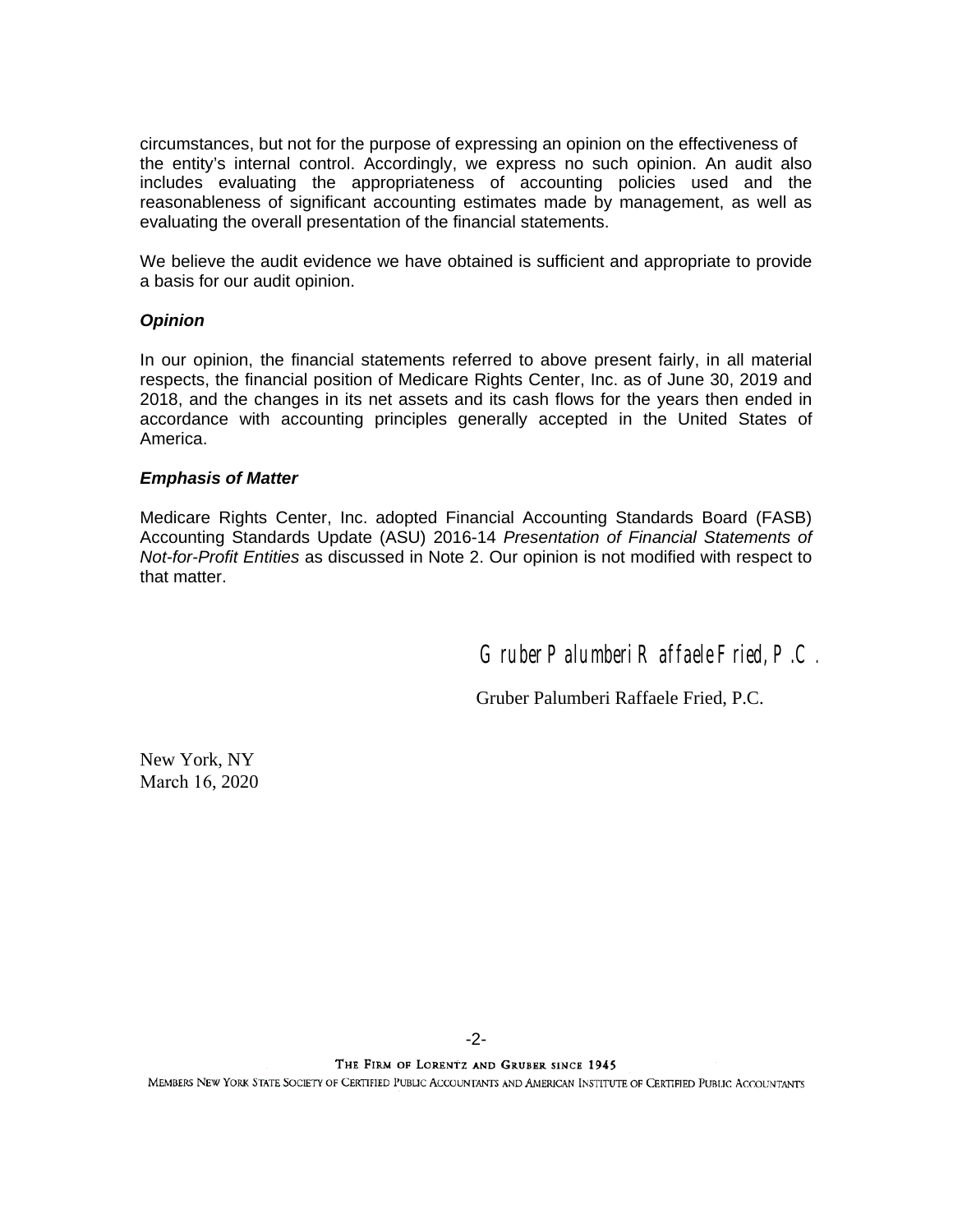**Statements of Financial Position**

**June 30, 2019 And 2018**

|                                               | <b>ASSETS</b>              | 2019            | 2018            |
|-----------------------------------------------|----------------------------|-----------------|-----------------|
| Current assets:<br>Cash and cash equivalents  |                            | \$<br>1,640,060 | \$<br>1,658,832 |
| Investments                                   |                            | 619,278         | 583,428         |
| Contracts receivable                          |                            | 577,145         | 488,082         |
| Grants and contributions receivable           |                            | 327,758         | 72,775          |
| Prepaid expenses and other assets             |                            | 55,749          | 16,909          |
| <b>Total current assets</b>                   |                            | 3,219,990       | 2,820,026       |
| Other assets                                  |                            | 604             | 604             |
| Property and equipment - net                  |                            | 15,584          | 23,983          |
| <b>Total assets</b>                           |                            | \$<br>3,236,178 | \$<br>2,844,613 |
|                                               |                            |                 |                 |
| <b>Current liabilities:</b>                   | LIABILITIES AND NET ASSETS |                 |                 |
| Accounts payable and accrued expenses         |                            | 152,948         | 127,071         |
| <b>Total current liabilities</b>              |                            | 152,948         | 127,071         |
|                                               |                            |                 |                 |
| Deferred rent and lease incentive liabilities |                            | 38,482          | 15,833          |
| <b>Total liabilities</b>                      |                            | 191,430         | 142,904         |
|                                               |                            |                 |                 |
| Net assets:                                   |                            |                 |                 |
| Without donor restrictions                    |                            |                 |                 |
| Board designated quasi endowment              |                            | 619,278         | 583,428         |
| Undesignated                                  |                            | 1,910,221       | 1,872,954       |
| <b>Total unrestricted assets</b>              |                            | 2,529,499       | 2,456,382       |
| With donor restrictions                       |                            | 515,249         | 245,327         |
| Total net assets                              |                            | 3,044,748       | 2,701,709       |
| Total liabilities and net assets              |                            | \$<br>3,236,178 | \$<br>2,844,613 |

The accompanying notes are an integral part of these financial statements.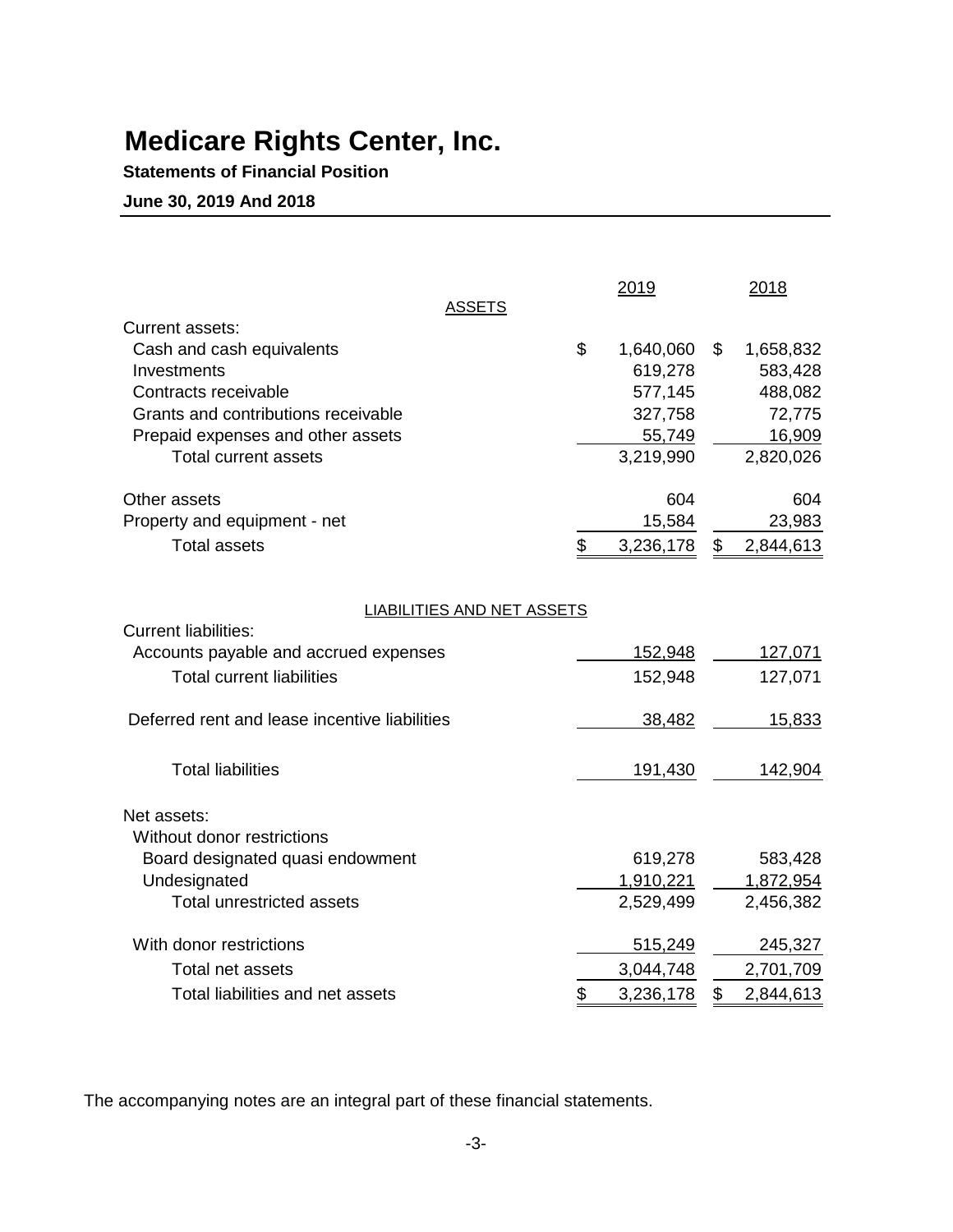#### **Statements of Activities**

#### **For The Years Ended June 30, 2019 And 2018**

|                                          | 2019                              |              |     |                              |                 |     | 2018                              |    |           |    |                   |    |            |
|------------------------------------------|-----------------------------------|--------------|-----|------------------------------|-----------------|-----|-----------------------------------|----|-----------|----|-------------------|----|------------|
|                                          | <b>Without Donor Restrictions</b> |              |     | <b>With Donor</b>            |                 |     | <b>Without Donor Restrictions</b> |    |           |    | <b>With Donor</b> |    |            |
|                                          | Undesignated                      | Endowment    |     | Restrictions                 | Total           |     | Undesignated                      |    | Endowment |    | Restrictions      |    | Total      |
| Revenues and support:                    |                                   |              |     |                              |                 |     |                                   |    |           |    |                   |    |            |
| Contract services                        | \$<br>2,201,501 \$                |              | \$  | $\qquad \qquad \blacksquare$ | 2,201,501<br>\$ | \$  | 2,117,495 \$                      |    |           | \$ | $\blacksquare$    | \$ | 2,117,495  |
| Grants and contributions                 | 393.578                           |              |     | 901,476                      | 1,295,054       |     | 346,269                           |    |           |    | 661,946           |    | 1,008,215  |
| Donated services                         | 100,968                           |              |     |                              | 100,968         |     | 78,018                            |    |           |    |                   |    | 78,018     |
| Other revenue                            | 194,458                           |              |     |                              | 194,458         |     | 67,914                            |    |           |    |                   |    | 67,914     |
| Special event                            | 385,897                           |              |     |                              | 385,897         |     | 436,264                           |    |           |    |                   |    | 436,264    |
| Investment income                        | 1,381                             | 23,536       |     |                              | 24,917          |     | 1,592                             |    | 12,499    |    |                   |    | 14,091     |
| Unrealized gains (losses) on investments |                                   | 12,314       |     |                              | 12,314          |     |                                   |    | 37,569    |    |                   |    | 37,569     |
| Total revenues and support:              | 3,277,783                         | 35,850       |     | 901,476                      | 4,215,109       |     | 3,047,552                         |    | 50,068    |    | 661,946           |    | 3,759,566  |
| Net assets released from restrictions:   | 631,554                           |              |     | (631, 554)                   |                 |     | 966,015                           |    |           |    | (966, 015)        |    |            |
| Total revenues and support               | 3,909,337                         | 35,850       |     | 269,922                      | 4,215,109       |     | 4,013,567                         |    | 50,068    |    | (304,069)         |    | 3,759,566  |
| Operating expenses:                      |                                   |              |     |                              |                 |     |                                   |    |           |    |                   |    |            |
| Program services                         | 3,209,856                         |              |     |                              | 3,209,856       |     | 3,219,429                         |    |           |    |                   |    | 3,219,429  |
| Supporting services:                     |                                   |              |     |                              |                 |     |                                   |    |           |    |                   |    |            |
| Management and general                   | 286,974                           |              |     |                              | 286,974         |     | 319,571                           |    |           |    |                   |    | 319,571    |
| Fundraising-general                      | 241,261                           |              |     |                              | 241,261         |     | 235,514                           |    |           |    |                   |    | 235,514    |
| Fundraising-special event                | 133,979                           |              |     |                              | 133,979         |     | 124,679                           |    |           |    |                   |    | 124,679    |
| Total operating expenses                 | 3,872,070                         |              |     |                              | 3,872,070       |     | 3,899,193                         |    |           |    |                   |    | 3,899,193  |
| Change in net assets                     | 37,267                            | 35,850       |     | 269,922                      | 343,039         |     | 114,374                           |    | 50,068    |    | (304,069)         |    | (139, 627) |
| Net assets, beginning of year            | 1,872,954                         | 583,428      |     | 245,327                      | 2,701,709       |     | 1,758,580                         |    | 533,360   |    | 549,396           |    | 2,841,336  |
| Net assets, end of year                  | \$<br>1,910,221                   | 619,278<br>S | - 5 | 515,249                      | 3,044,748<br>\$ | \$. | 1,872,954                         | S. | 583,428   | \$ | 245,327           | \$ | 2,701,709  |

The accompanying notes are an integral part of these financial statement.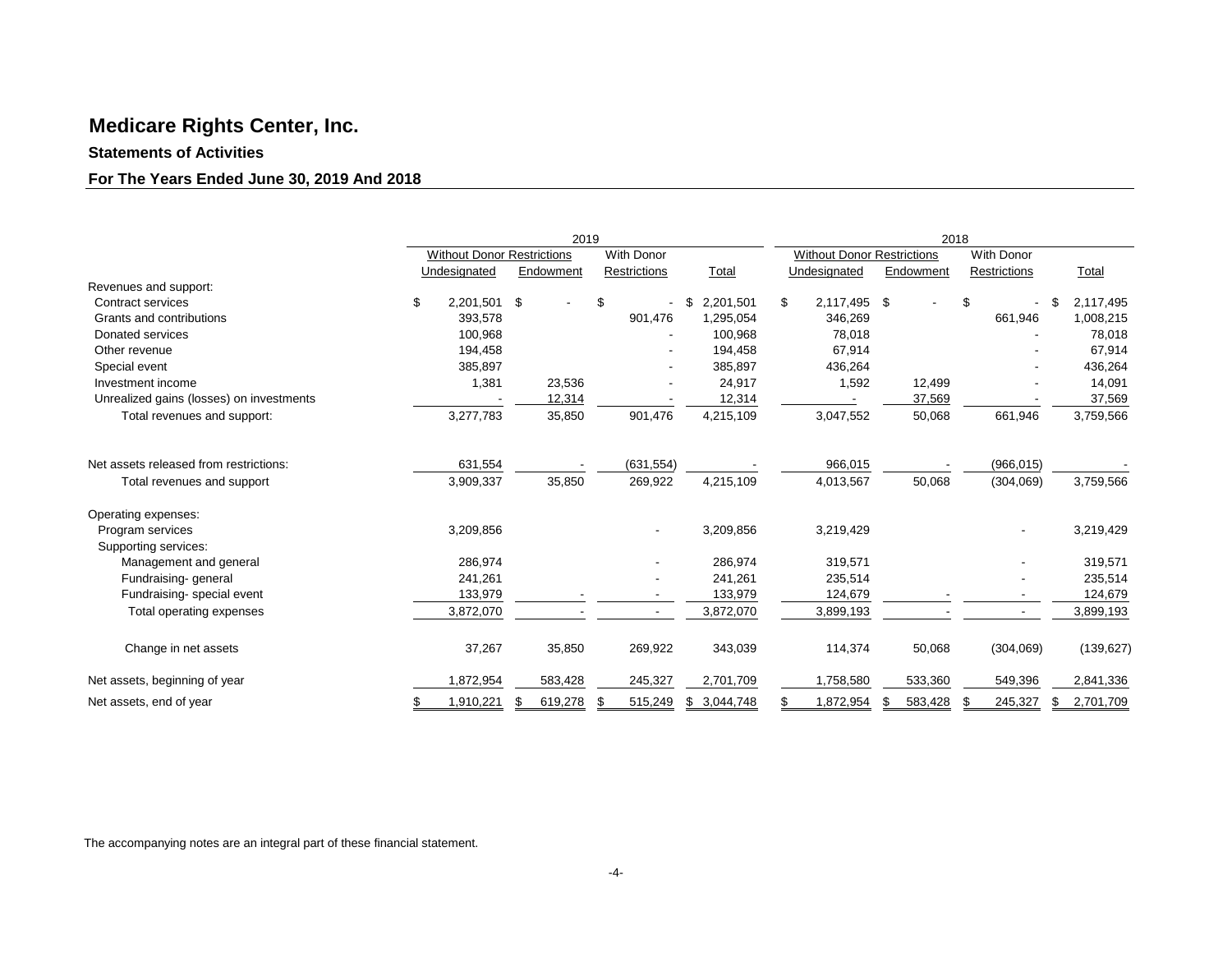**Statement of Functional Expenses For The Year Ended June 30, 2019**

|                                           |     |           |                  |                  |   |         |      | 2019      |               |    |                            |               |    |           |
|-------------------------------------------|-----|-----------|------------------|------------------|---|---------|------|-----------|---------------|----|----------------------------|---------------|----|-----------|
|                                           |     |           |                  | Program Services |   |         |      |           |               |    | <b>Supporting Services</b> |               |    |           |
|                                           |     |           |                  |                  |   |         |      |           | Management    |    |                            | Fundraising   |    |           |
|                                           |     |           | Educational      | Enrollment       |   |         |      |           | and           |    | Fundraising                | Special       |    | Total     |
|                                           |     | Helpline  | Outreach         | Services         |   | Policy  |      | Total     | General       |    | General                    | Event         |    | Expenses  |
| <b>Salaries</b>                           | \$. | 773.220   | \$<br>573,070 \$ | 307,382          | S | 266,454 | - \$ | 1,920,126 | \$<br>139,585 | -S | 143,845                    | \$            | £. | 2,203,556 |
| Payroll taxes/ fringe benefits            |     | 243,600   | 180,544          | 96,840           |   | 83,945  |      | 604,929   | 43,976        |    | 45,318                     |               |    | 694,223   |
| Total salaries and related expenses       |     | 1,016,820 | 753,614          | 404,222          |   | 350,399 |      | 2,525,055 | 183,561       |    | 189,163                    |               |    | 2,897,779 |
| Other expenses:                           |     |           |                  |                  |   |         |      |           |               |    |                            |               |    |           |
| Occupancy                                 |     | 119.691   | 88,708           | 47,581           |   | 41,246  |      | 297,226   | 21,607        |    | 22,266                     |               |    | 341,099   |
| Consultants and professional fees         |     | 13,140    |                  | 4,380            |   | 12,500  |      | 30,020    | 44,409        |    | 3,600                      | 34,038        |    | 112,067   |
| Legal and compensation services (donated) |     |           | 15,373           |                  |   | 69,546  |      | 84,919    | 16,049        |    |                            |               |    | 100,968   |
| Catering costs-special event              |     |           |                  |                  |   |         |      |           |               |    |                            | 74,971        |    | 74,971    |
| Subcontracts                              |     | 22,687    |                  | 5,000            |   | 46,063  |      | 73,750    |               |    |                            |               |    | 73,750    |
| Telephone and internet                    |     | 26,654    | 12,810           | 11,000           |   | 7,554   |      | 58,018    | 4,218         |    | 4,346                      |               |    | 66,582    |
| Subscriptions                             |     | 15,999    | 11,857           | 6,360            |   | 5,513   |      | 39,729    | 2,888         |    | 2,976                      |               |    | 45,593    |
| Equipment and office maintenance          |     | 10,000    | 7,412            | 3,976            |   | 3,446   |      | 24,834    | 1,806         |    | 1,860                      |               |    | 28,500    |
| Printing and duplicating                  |     | 6,502     | 4,878            | 2,439            |   | 2,439   |      | 16,258    |               |    | 2,952                      | 2,944         |    | 22,154    |
| Travel                                    |     | 3,936     | 4,805            | 1,259            |   | 2,316   |      | 12,316    |               |    |                            | 3,251         |    | 15,567    |
| Meeting and conferences                   |     | 10,256    | 334              | 68               |   | 1,116   |      | 11,774    | 1,704         |    |                            |               |    | 13,478    |
| Insurance                                 |     | 4,546     | 3,370            | 1,807            |   | 1,567   |      | 11,290    | 821           |    | 846                        |               |    | 12,957    |
| Supplies                                  |     | 3,108     | 2,303            | 1,235            |   | 1,071   |      | 7.717     | 561           |    | 578                        |               |    | 8,856     |
| Postage and delivery                      |     | 1,266     | 950              | 475              |   | 475     |      | 3,166     | 140           |    | 4,675                      | 708           |    | 8,689     |
| Depreciation                              |     | 2,947     | 2,184            | 1,172            |   | 1,016   |      | 7,319     | 532           |    | 548                        |               |    | 8,399     |
| Promotion and advertising                 |     | 444       | 3,354            | 167              |   | 167     |      | 4,132     | 185           |    | 2,051                      |               |    | 6,368     |
| Miscellaneous                             |     | 728       | 1,061            | 272              |   | 272     |      | 2,333     | 8,493         |    | 5,400                      | 18,067        |    | 34,293    |
| Total other expenses                      |     | 241,904   | 159,399          | 87,191           |   | 196,307 |      | 684,801   | 103,413       |    | 52,098                     | 133,979       |    | 974,291   |
| Total expenses                            | \$  | 1,258,724 | \$<br>913,013    | \$<br>491,413    |   | 546,706 |      | 3,209,856 | 286,974       | \$ | 241,261                    | \$<br>133,979 | S  | 3,872,070 |

The accompanying notes are an integral part of these financial statements.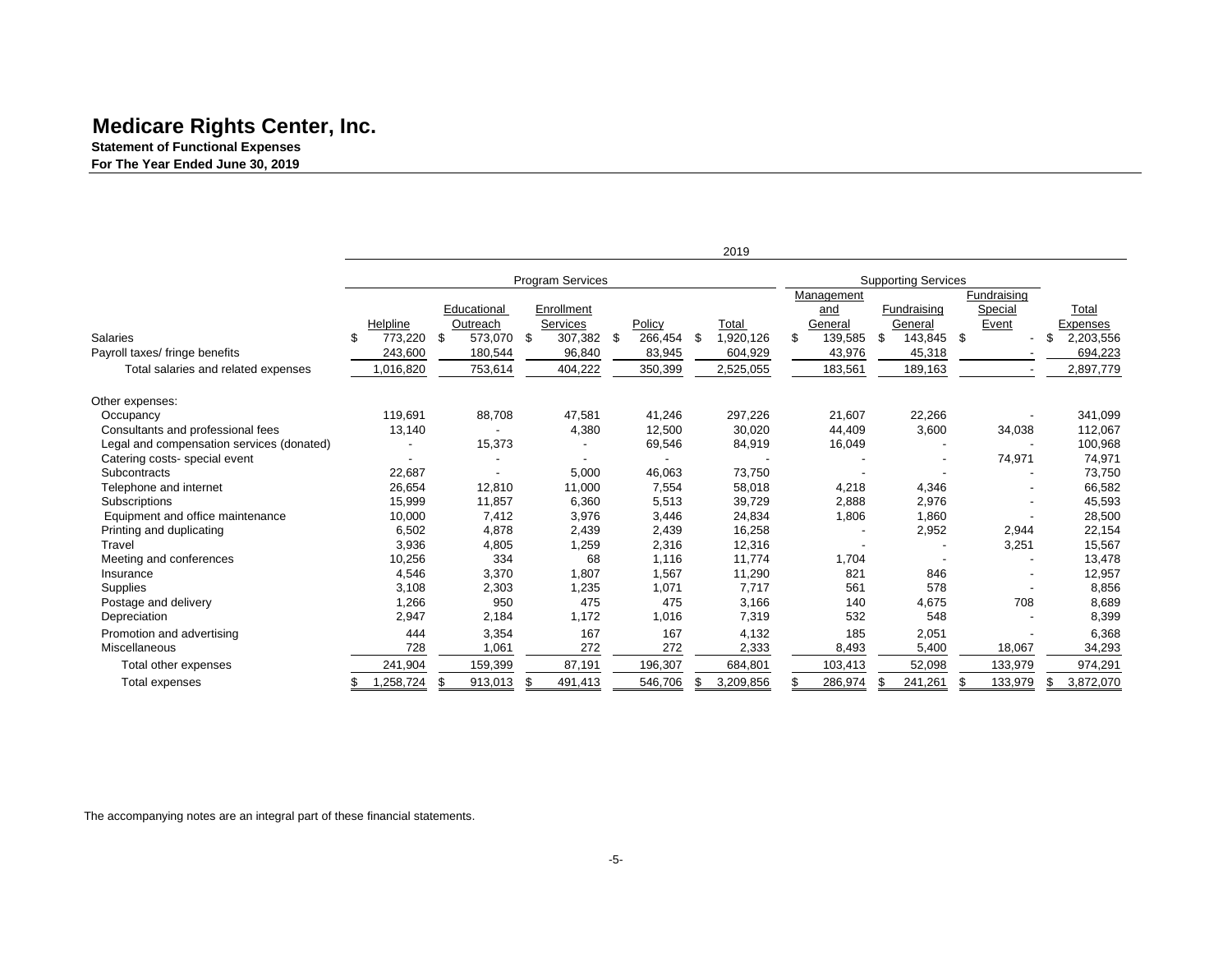**Statement of Functional Expenses For The Year Ended June 30, 2018** 

|                                           |              |               |                         |           | 2018        |    |            |                            |   |             |             |
|-------------------------------------------|--------------|---------------|-------------------------|-----------|-------------|----|------------|----------------------------|---|-------------|-------------|
|                                           |              |               | <b>Program Services</b> |           |             |    |            | <b>Supporting Services</b> |   |             |             |
|                                           |              |               |                         |           |             |    | Management |                            |   | Fundraising |             |
|                                           |              | Educational   | Enrollment              |           |             |    | and        | Fundraising                |   | Special     | Total       |
|                                           | Helpline     | Outreach      | Services                | Policy    | Total       |    | General    | General                    |   | Event       | Expenses    |
| <b>Salaries</b>                           | 787,649<br>S | 590,737<br>\$ | \$295,368               | \$295,368 | \$1,969,122 | \$ | 165,231    | 141,562 \$<br>\$           |   |             | 2,275,915   |
| Payroll taxes/ fringe benefits            | 247,626      | 185,719       | 92,860                  | 92,860    | 619,065     |    | 51,947     | 44,505                     |   |             | 715,517     |
| Total salaries and related expenses       | 1,035,275    | 776,456       | 388,228                 | 388,228   | 2,588,187   |    | 217,178    | 186,067                    |   |             | 2,991,432   |
| Other expenses:                           |              |               |                         |           |             |    |            |                            |   |             |             |
| Occupancy                                 | 109,724      | 82,294        | 41.147                  | 41,147    | 274,312     |    | 23,018     | 19,721                     |   |             | 317,051     |
| Consultants and professional fees         | 12,369       |               | 4,639<br>9,277          | 4,639     | 30,924      |    | 42,990     | 3,600                      |   | 35,167      | 112,681     |
| Legal and compensation services (donated) |              | 23,053        |                         | 38,084    | 61,137      |    | 16,881     |                            |   |             | 78,018      |
| Catering costs-special event              |              |               |                         |           |             |    |            |                            |   | 76,715      | 76,715      |
| Subcontracts                              | 25,000       | 18,750        | 9,375                   | 9,375     | 62,500      |    |            |                            |   |             | 62,500      |
| Telephone and internet                    | 20,109       | 15,081        | 7,541                   | 7,541     | 50,272      |    | 4,218      | 3,614                      |   |             | 58,104      |
| Subscriptions                             | 12,956       |               | 9,717<br>4,859          | 4,859     | 32,391      |    | 2,718      | 2,329                      |   |             | 37,438      |
| Equipment and office maintenance          | 8,666        |               | 3,249<br>6,499          | 3,249     | 21,663      |    | 1,818      | 1,557                      |   |             | 25,038      |
| Printing and duplicating                  | 7,305        |               | 2,739<br>5,478          | 2,739     | 18,261      |    |            | 2,775                      |   | 3,261       | 24,297      |
| Travel                                    | 7,332        |               | 2,749<br>5,498          | 2,749     | 18,328      |    |            |                            |   | 1,745       | 20,073      |
| Insurance                                 | 6,913        |               | 5,184<br>2,592          | 2,592     | 17,281      |    | 1,450      | 1,242                      |   |             | 19,973      |
| Meeting and conferences                   | 5,303        |               | 1,989<br>3,978          | 1,989     | 13,259      |    | 3,733      | 77                         |   |             | 17,069      |
| Supplies                                  | 3,581        |               | 2,686<br>1,343          | 1,343     | 8,953       |    | 751        | 644                        |   |             | 10,348      |
| Postage and delivery                      | 1,896        |               | 1,422<br>711            | 711       | 4,740       |    | 20         | 4,290                      |   | 1,145       | 10,195      |
| Depreciation                              | 3,012        |               | 2,259<br>1,130          | 1,130     | 7,531       |    | 632        | 541                        |   |             | 8,704       |
| Promotion and advertising                 | 2,216        |               | 1,662<br>831            | 831       | 5,540       |    |            |                            |   |             | 5,540       |
| Miscellaneous                             | 1,659        |               | 1,245<br>623            | 623       | 4,150       |    | 4,164      | 9,057                      |   | 6,646       | 24,017      |
| Total other expenses                      | 228,041      | 194,083       | 85,517                  | 123,601   | 631,242     |    | 102,393    | 49,447                     |   | 124,679     | 907,761     |
| Total expenses                            | \$1,263,316  | \$<br>970,539 | \$473,745               | \$511,829 | \$3,219,429 | S  | 319,571    | 235,514                    | S | 124,679     | \$3,899,193 |

The accompanying notes are an integral part of these financial statements.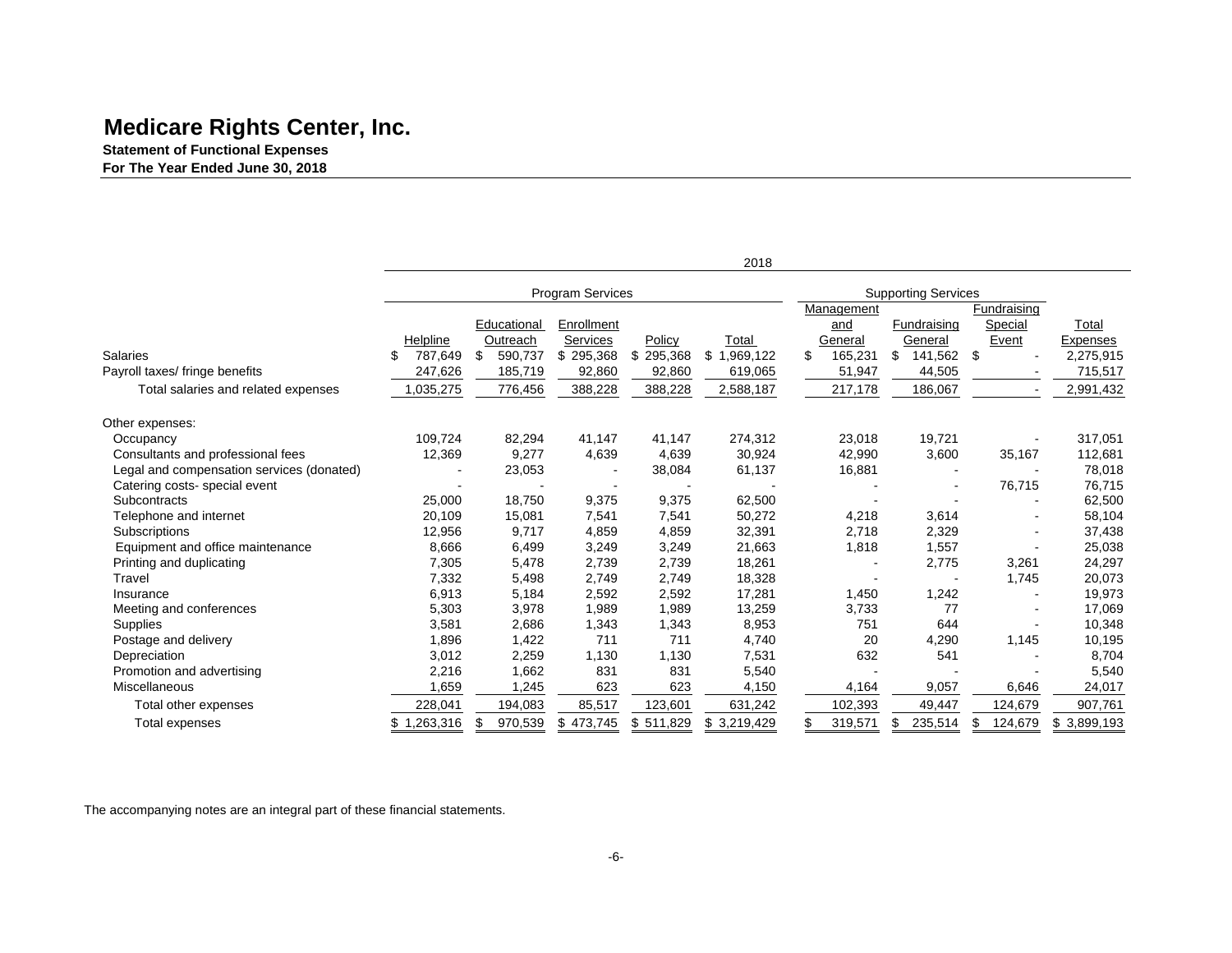### **Statements of Cash Flows**

### **For The Years Ended June 30, 2019 And 2018**

|                                                            | 2019            | 2018             |
|------------------------------------------------------------|-----------------|------------------|
| Cash flows from operating activities:                      |                 |                  |
| Changes in net assets                                      | \$<br>343,039   | \$<br>(139, 627) |
| Adjustments to reconcile changes in net assets to cash     |                 |                  |
| provided by operating activities:                          |                 |                  |
| Depreciation expense                                       | 8,399           | 8,704            |
| Unrealized (gains) losses, net                             | (12, 314)       | (37, 569)        |
| Change in operating assets and liabilities:                |                 |                  |
| (Increase) decrease in contracts receivable                | (89,063)        | 16,723           |
| (Increase) decrease in grants and contributions receivable | (254, 983)      | 147,681          |
| (Increase) in prepaid expenses                             | (38, 840)       | (4, 161)         |
| Increase in accounts payable and accrued expenses          | 25,877          | 10,358           |
| Increase in deferred rent and lease incentive liabilities  | 22,649          | 15,833           |
| Net cash provided by operating activities                  | 4,764           | 17,942           |
| Cash flows (used in) investing activities:                 |                 |                  |
| (Increase) in investments                                  | (23, 536)       | (12, 499)        |
| Purchase of property and equipment                         |                 | (4,049)          |
| Net cash (used in) investing activities                    | (23, 536)       | (16, 548)        |
| Net (decrease) increase in cash and cash equivalents       | (18, 772)       | 1,394            |
| Cash and cash equivalents, beginning of year               | 1,658,832       | 1,657,438        |
| Cash and cash equivalents, end of year                     | \$<br>1,640,060 | \$<br>1,658,832  |

The accompanying notes are an integral part of this financial statement.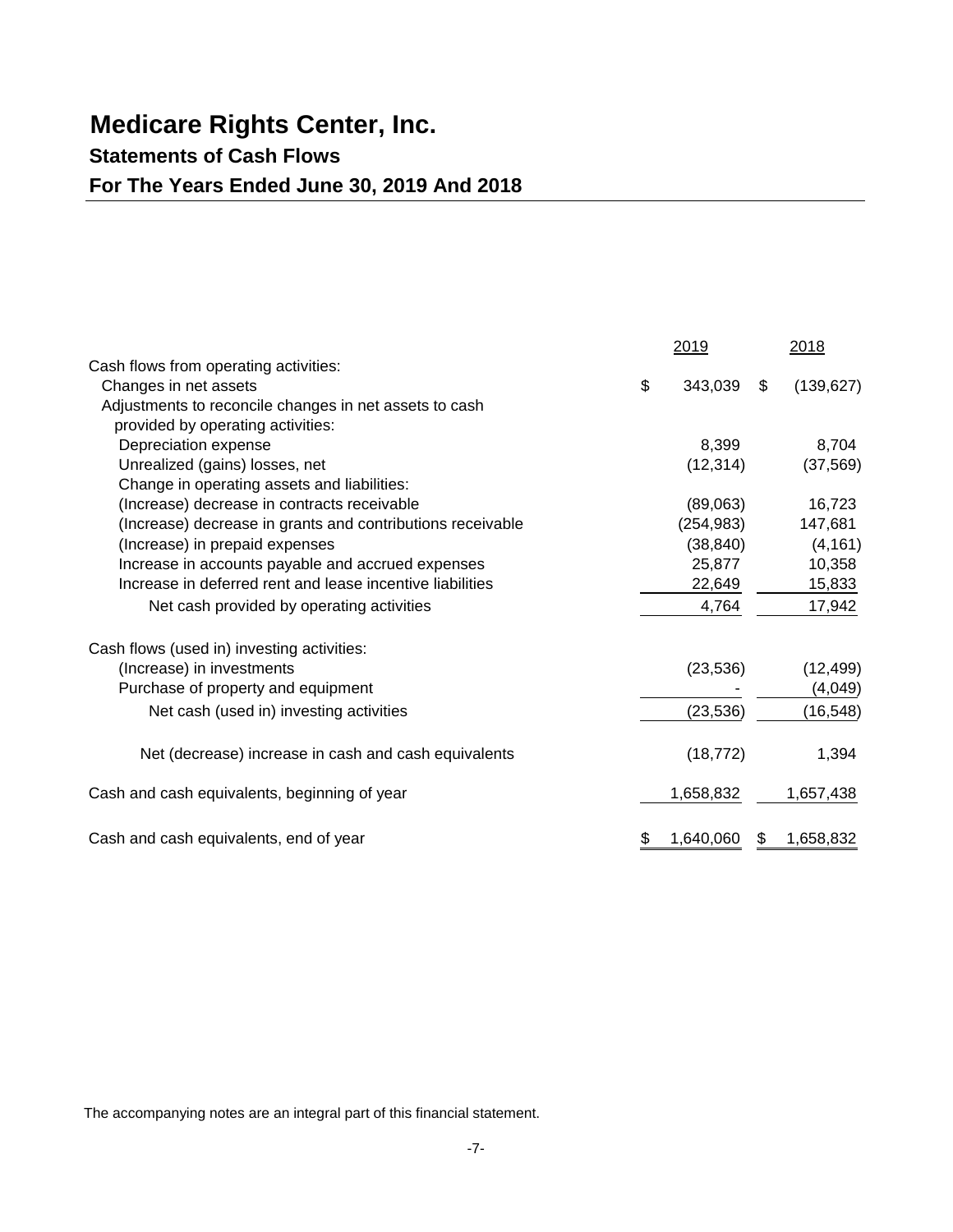#### **1. ORGANIZATION**

Medicare Rights Center, Inc. ("Medicare Rights") is a not-for-profit organization founded in 1989 to help older adults and people with disabilities get affordable health care through direct service, education, and policy work. Medicare Rights implements its goals by counseling annually thousands of Medicare consumers, caregivers, and professionals about Medicare rights and benefits through its media and education programs, hotlines, publications, professional conferences and its interactive web sites.

For Federal income tax purposes, Medicare Rights is classified as a  $501(c)(3)$ organization and is exempt under section 501(a) of the Internal Revenue Code and a similar provision of the New York State income tax laws.

#### **2. SUMMARY OF SIGNIFICANT ACCOUNTING POLICIES**

The financial statements of Medicare Rights have been prepared on the accrual basis of accounting in accordance with accounting standards generally accepted in the United States of America. The significant accounting policies are described below.

#### **Basis of Presentation**

The Organization reports information regarding its financial position and activities according to two classes of net assets: net assets without donor restrictions and net assets with donor restrictions.

Net Assets without Donor Restrictions: These net assets generally result from revenues generated by receiving grants and contributions that have no donor restrictions, providing services, and receiving interest from operating investments, less expenses incurred in providing program related services, raising contributions, and performing administrative functions. The net assets without donor restrictions also include those funds that are designated for specific purposes by the Board of Directors.

The Board-designated quasi-endowment net assets include resources that have been designated by the Board of Directors to function as endowments and consist of amounts held in reserve for operating contingencies. Any portion of the quasi-endowment may be expended upon approval of the Board of Directors. The balance in Board designated net assets as of June 30, 2019 and 2018 was \$619,278 and \$583,428, respectively.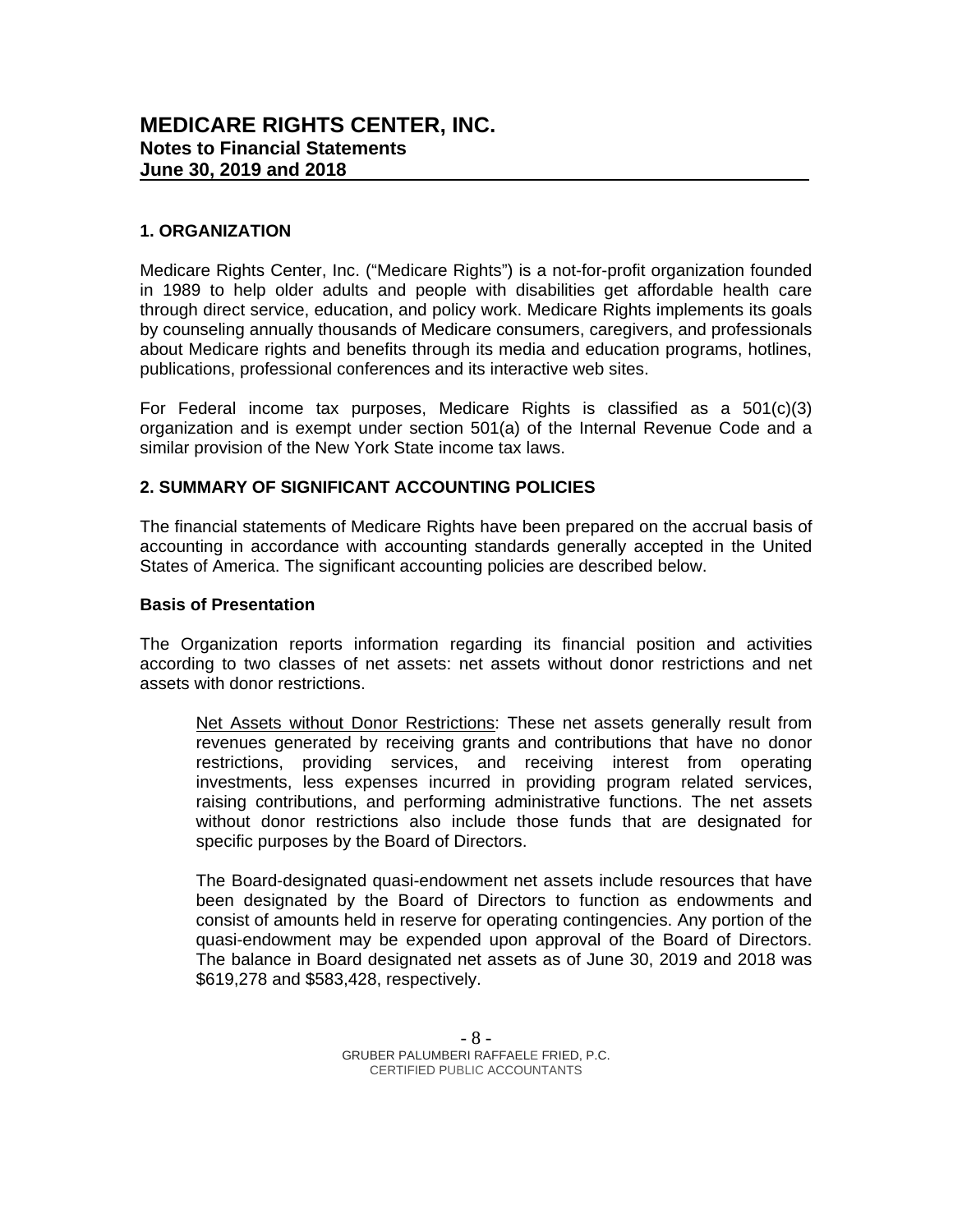#### **2. SUMMARY OF SIGNIFICANT ACCOUNTING POLICIES – continued**

Net Assets with Donor Restrictions: These net assets result from gifts of cash and other assets that are received with donor stipulations that limit the use of the donated assets, either temporarily or permanently, until the donor restriction expires, that is until the stipulated time restriction ends or the purpose of the restriction is accomplished, the net assets are restricted.

#### **Cash and Cash Equivalents**

Medicare Rights considers all highly liquid debt instruments purchased with an original maturity of three months or less to be cash equivalents.

#### **Fair Value of Financial Instruments**

Medicare Rights adopted guidance under ASC 820 (formerly FAS 157, *Fair Value Measurements*) that established a framework for measuring fair value and expanding its disclosures about fair value measurements. The standard provides a consistent definition of fair value, which focuses on an exit price between market participants in an orderly transaction. The standard also prioritizes, within the measurement of fair value, the use of market-based information over entity-specific information and establishes a three-level hierarchy for fair value measurements based on the transparency of information used in the valuation of an asset or liability as of the measurement date.

Assets and liabilities measured and reported at fair value are classified and disclosed in one of the following categories:

- Level 1 Quoted prices are available in active markets for identical assets or liabilities as of the reporting date.
- Level 2 Pricing inputs, including broker quotes, are generally those other than exchange quoted prices in active markets, which are either directly or indirectly observable as of the reporting date, and fair value is determined through the use of models or other valuation methodologies.
- Level 3 Pricing inputs are unobservable for the assets or liability and includes situations where there is little (if any) market activity for the assets or liability. The inputs into the determination of fair value require significant management judgment or estimation. Investments that are included in this category generally include privately held investments and partnership interests.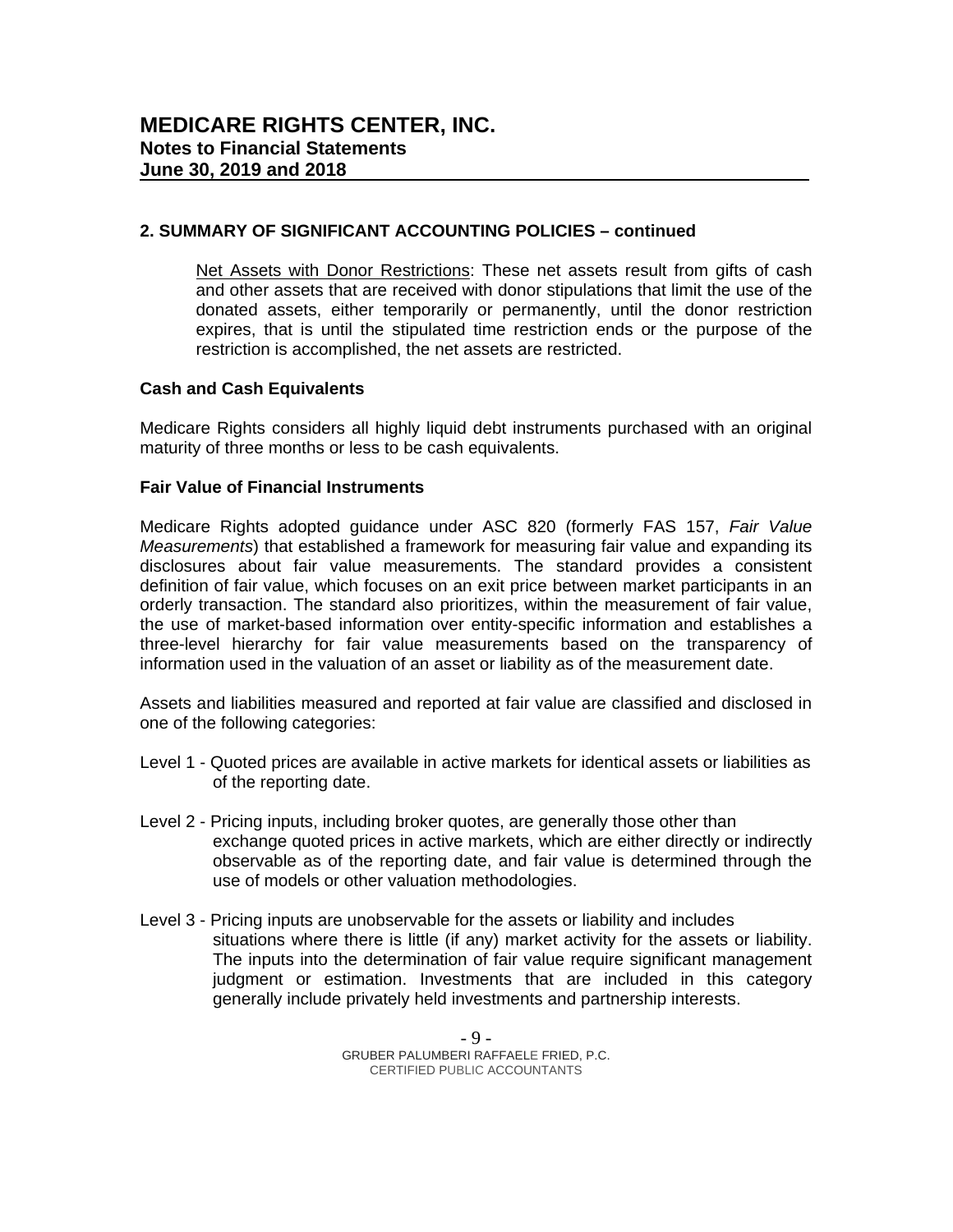#### **2. SUMMARY OF SIGNIFICANT ACCOUNTING POLICIES- continued**

#### **Grants and Contributions**

Medicare Rights records contributions and grants, both cash and in-kind, when an unconditional promise to give such assets is received from a donor. Contributions and grants are recorded at the fair market value of the assets received and are classified as either net assets without donor restriction, or net assets with donor restriction, depending on whether the donor has imposed a restriction on the use of such assets.

Contributions received are recorded as increases in net assets without donor restrictions or net asset with donor restrictions depending on the existence and/or nature of any donor restrictions.

When restrictions expire (that is, when a stipulated time restriction ends or purpose restriction is accomplished), net assets with donor restrictions are reclassified to net assets without donor restrictions and reported in the statement of activities as net assets released from restrictions.

Contributions and grants receivable that are expected to be collected in future years are recorded at the present value of their estimated future cash flows. The discounts on these amounts are computed using a risk-free interest rate determined in the year in which the contribution originates. Amortization of the discount is included in contribution revenue.

Medicare Rights evaluates its contributions and grants receivable to determine if any has become uncollectible. As of June 30, 2019 and 2018, Medicare Rights had no allowance for bad debt.

#### **Contract Revenue**

Revenue from government and other contracts are recognized when reimbursable expenses are incurred under the terms of the respective contracts. Contract payments in excess of qualified expenses are accounted for as contract advances.

#### **Donated Services**

Donated services are recognized as contributions if the services (a) create or enhance nonfinancial assets or (b) require specialized skills, are performed by people with those skills, and would otherwise be purchased by the organization.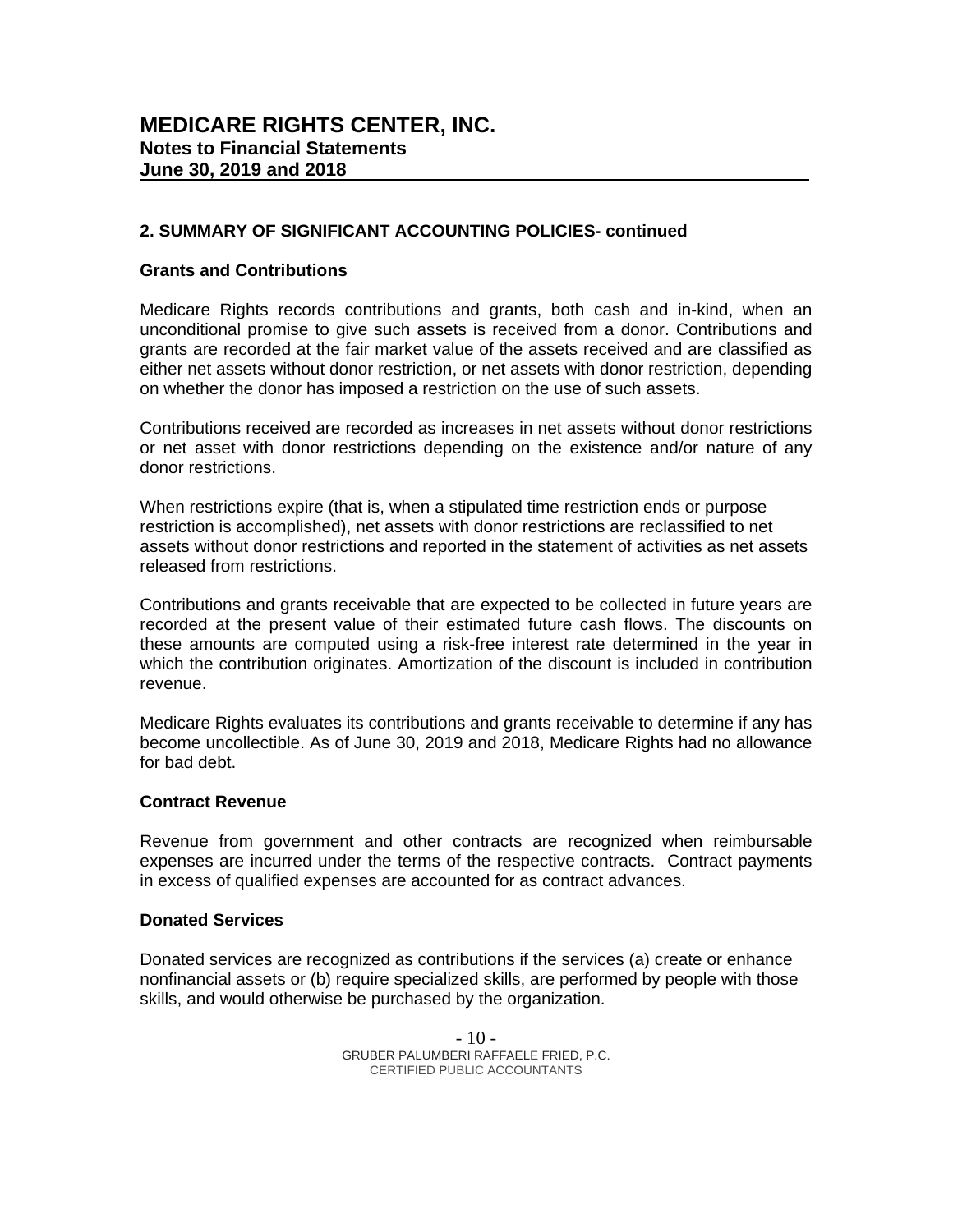#### **2. SUMMARY OF SIGNIFICANT ACCOUNTING POLICIES- continued**

#### **Property and Equipment**

Donated assets are valued at fair market value as of the date of donation. All other furniture, equipment and leasehold improvements are valued at cost. Depreciation of property and equipment is provided on the straight-line method over the expected useful lives of the assets as follows:

| Furniture and equipment | 5 years  |
|-------------------------|----------|
| Computers and software  | 5 years  |
| Leasehold improvements  | 10 years |

#### **Functional Expense Allocations**

The costs of providing the various programs and other activities of Medicare Rights have been summarized on a functional basis in the accompanying statements of activities. Accordingly, certain costs have been allocated among the programs and supporting service benefited. Expenses that are allocated include salaries, benefits, and payroll taxes, which are allocated on the basis of estimates of time and effort. Management and general expense include those expenses that are not directly identifiable with any specific function but provide for the overall and direction of the organization.

#### **Income Taxes**

Medicare Rights has adopted Accounting Standards Codification ("ASC") 740 "Income Taxes." ASC 740 requires that a tax position be recognized or derecognized based on a "more likely than not" threshold. This applies to positions taken or expected to be taken in a tax return. The adoption of this guidance did not have an impact on Medicare Rights' financial statements, as management believes that there are no uncertain tax positions within its financial statements. Medicare Rights has processes presently in place to ensure the maintenance of its tax-exempt status; to identify and report unrelated income; determine its filing and tax obligations in jurisdictions for which it was nexus; and to review other matters that may be considered tax positions.

Medicare Rights' Form 990, *Return of Organization Exempt from Income Taxes*, for the years ending June 30, 2016, 2017 and 2018 are subject to examination by the IRS, generally for three years after they were filed.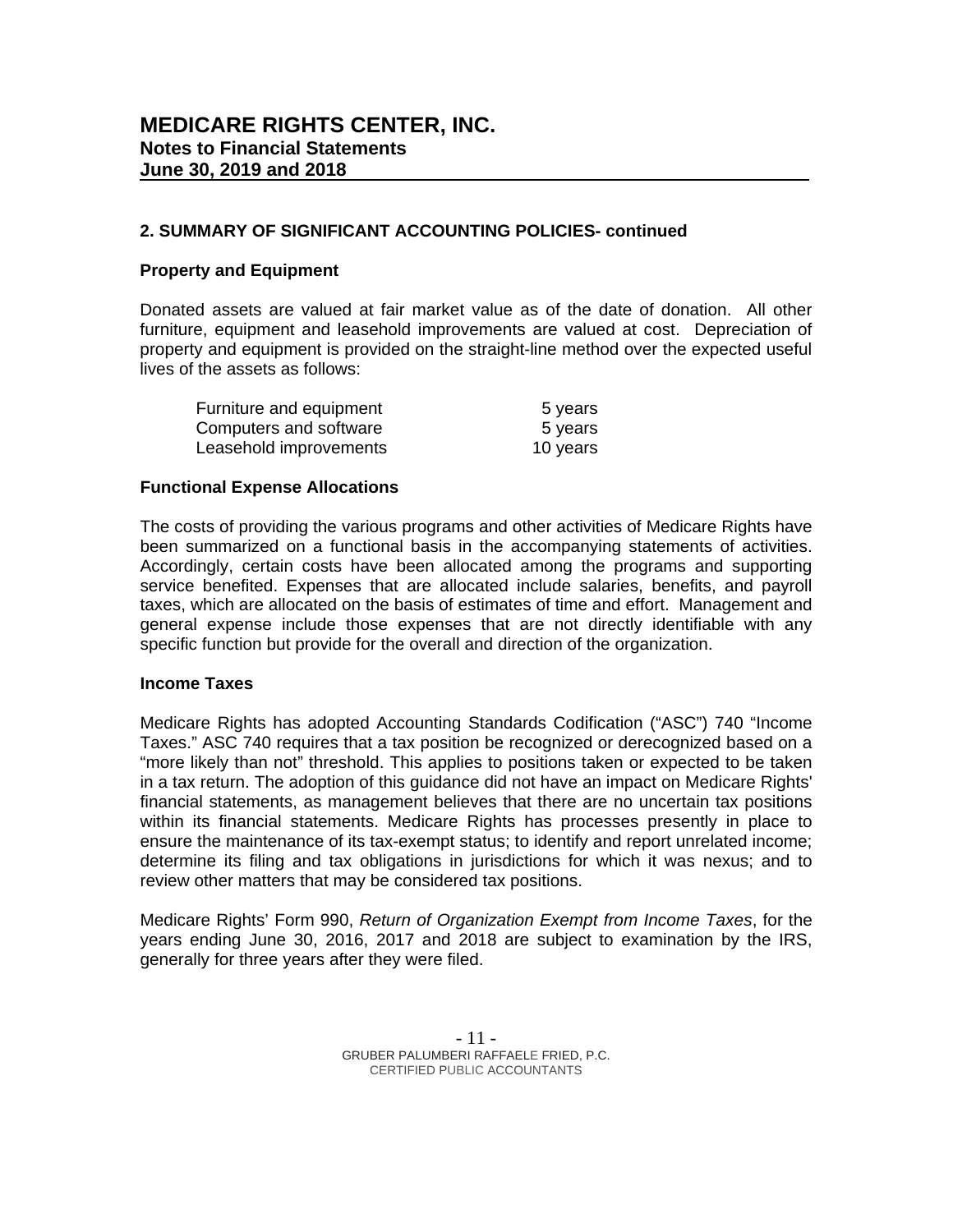#### **2. SUMMARY OF SIGNIFICANT ACCOUNTING POLICIES – continued**

#### **Concentrations of Credit Risk**

Financial instruments that potentially subject the Medicare Rights to concentrations of credit risk consist primarily of cash and cash equivalents. Medicare Rights maintains cash and cash equivalent balances in various bank accounts that, at times, may exceed federally insured limits. Medicare Rights' cash accounts were placed with high credit quality financial institutions. Medicare Rights has not experienced, nor does it anticipate, any losses in such accounts. At June 30, 2019 and 2018, Medicare Rights maintained cash balances in excess of the Federal Deposit Insurance Corporation limit by \$1,138,185 and \$1,103,635, respectively.

#### **Use of Estimates**

The preparation of financial statements in conformity with accounting principles generally accepted in the United States of America requires the use of estimates and assumptions that affect the reported amounts of assets and liabilities, disclosure of contingent assets and liabilities at the date of the financial statements, and the reported amounts of revenues and expenses during the reporting period. Actual results could differ from those estimates.

#### **Reclassifications**

Certain accounts in the prior year financial statements have been reclassified for comparative purposes to conform to the presentation in the current year financial statements.

#### **Implementation of FASB ASU 2016-14**

During the year ended June 30, 2019, Medicare Rights implemented Financial Accounting Standards Board Accounting Standards Update (FASB ASU) 2016-14, Presentation of Financial Statements of Not-for-Profit Entities. FASB ASU 2016-14 provides new and expanded guidance for financial reporting for not-for-profit entities. The implementation of FASB ASU 2016-14 has resulted in multiple changes to Medicare Rights' financial reporting. Net assets are now categorized in two categories; net assets with donor restrictions and net assets without donor restrictions. Medicare Rights had added additional disclosures related to its financial liquidity and the availability of resources for general expenditure within one year, and expands disclosures related to functional expenses. Medicare Rights adopted the provisions of this new standard during the year ended June 30, 2018.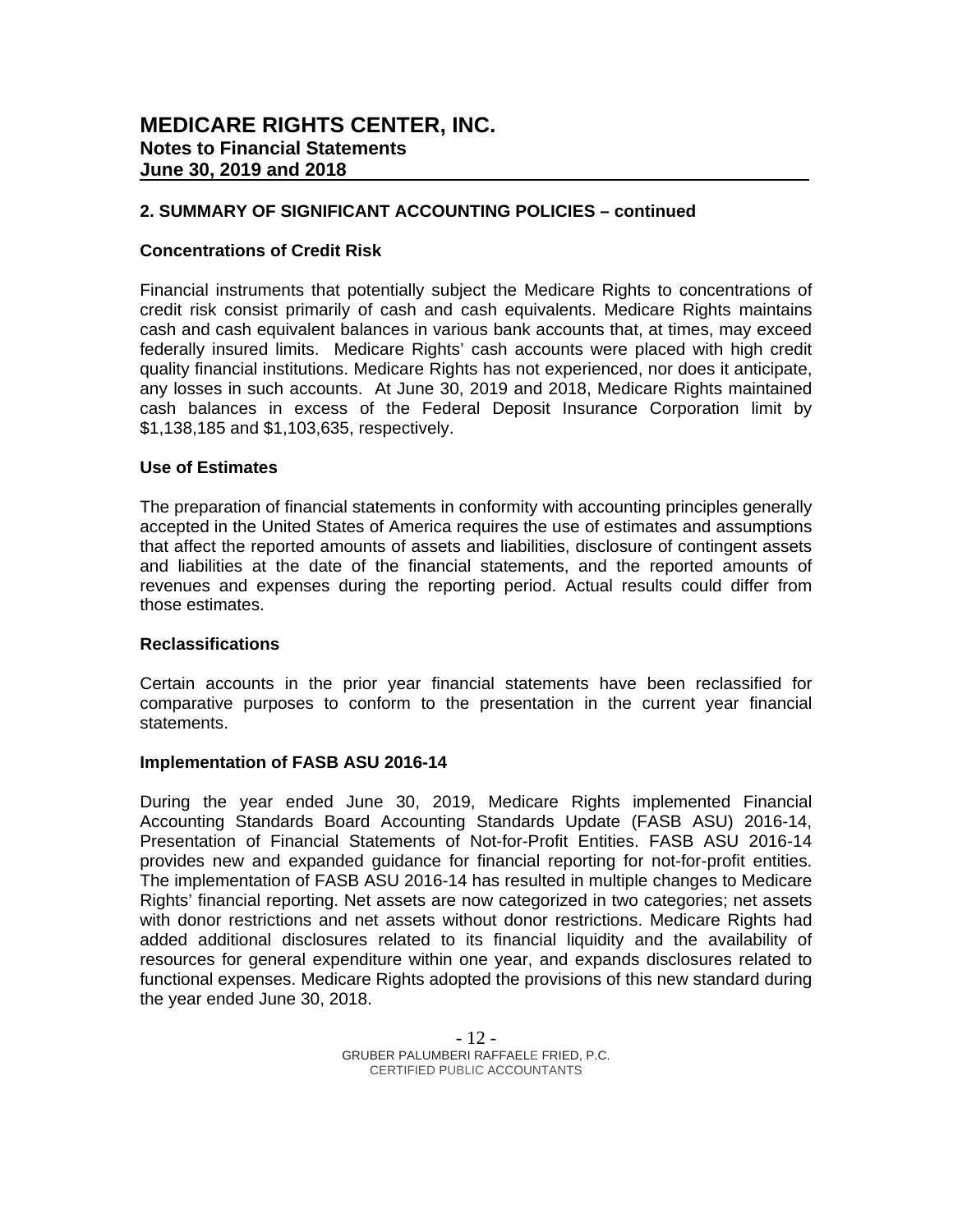#### **2. SUMMARY OF SIGNIFICANT ACCOUNTING POLICIES – continued**

#### **New Authoritative Pronouncements**

In May 2014, the Financial Accounting Standards Board ("FASB") issued Accounting Standards Update ("ASU") No. 2014-09, Revenue from Contracts with Customers (Topic 606) and Other Assets and Deferred Costs - Contracts with Customers (Subtopic 340- 40). This ASU implements a single framework for revenue recognition ensuring that revenue is recognized in a manner which reflects the consideration to which the entity expects to be entitled to in exchange for goods and services. The ASU is effective for fiscal years beginning after December 15, 2019. Medicare Rights is evaluating the impact on the organization's financial statements.

In February 2016, the FASB issued ASU No. 2016-02, Leases (Topic 842). The new ASU establishes a right-of-use ("ROU") model that requires a lessee to record a ROU asset and a lease liability on the balance sheet for all leases with terms longer than 12 months. The ASU is effective for fiscal years beginning after December 15, 2020 with early adoption permissible. Medicare Rights is evaluating the impact of the new standard on the organization's financial statements.

#### **3. GRANTS AND CONTRIBUTIONS RECEIVABLE**

Grants and contributions receivable at June 30, 2019 and 2018 consisted of current and multiyear promises to give which are collectible as follows:

|                  | 2019      | 2018 |        |
|------------------|-----------|------|--------|
| One year or less | \$146,508 | \$   | 72,775 |
| One to two years | 181,250   |      |        |
|                  | \$327,758 |      | 72,775 |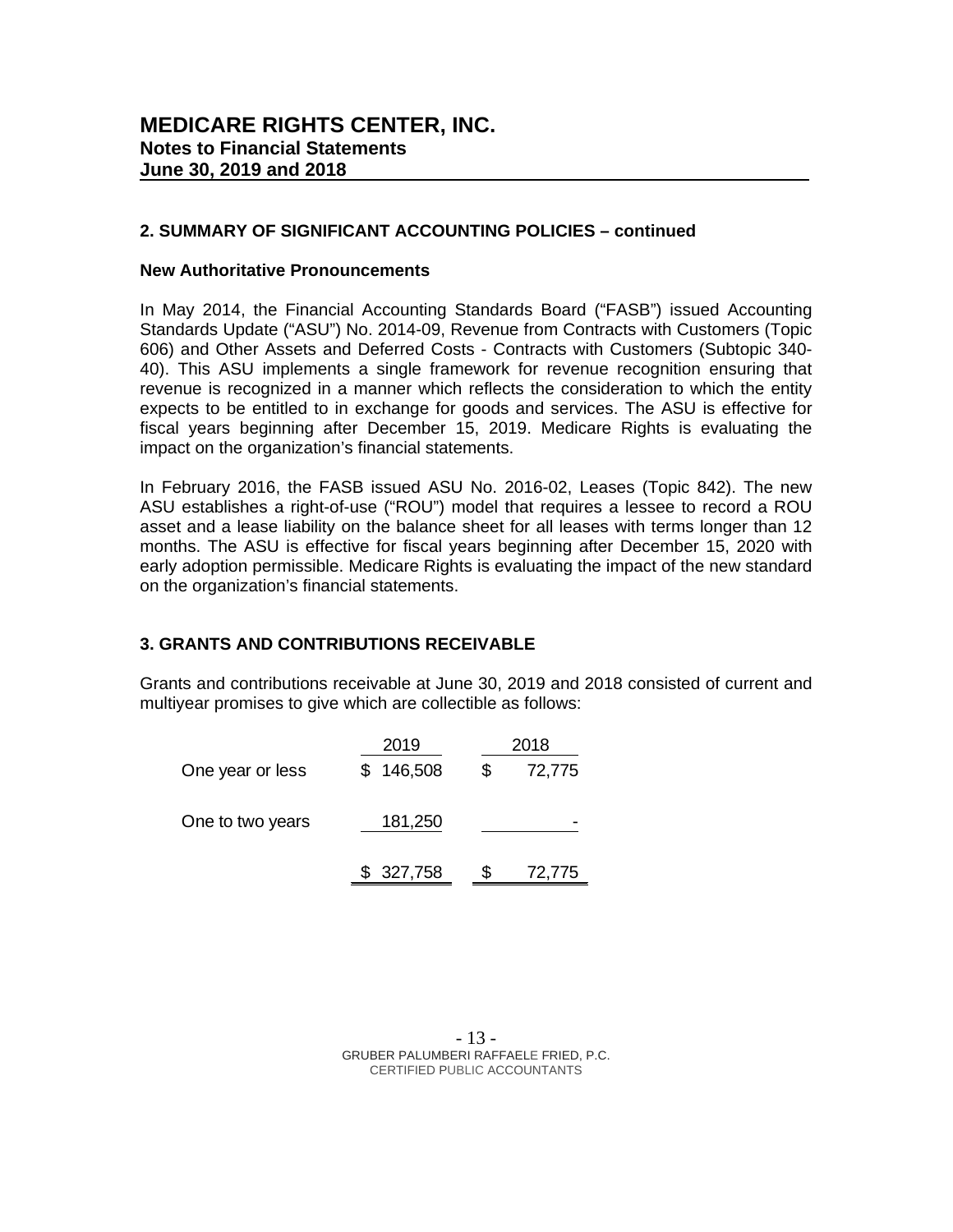#### **4. INVESTMENTS**

Investments at fair value held by Medicare Rights at June 30, 2019 and 2018 consisted of the following:

|                     | 2019      |           | 2018      |           |
|---------------------|-----------|-----------|-----------|-----------|
|                     | Cost      | Market    | Cost      | Market    |
| Manage mutual funds | \$450,000 | \$619,278 | \$450,000 | \$583,428 |
| Total investments   | 450,000   | \$619,278 | \$450,000 | \$583,428 |

The following table summarizes investments by fair value hierarchy levels as of June 30, 2019:

|                     | 2019               |         |                |  |                              |           |  |  |
|---------------------|--------------------|---------|----------------|--|------------------------------|-----------|--|--|
|                     | Level <sup>1</sup> | Level 2 |                |  | Level 3                      | Total     |  |  |
| Manage mutual funds | 619,278            |         | $\blacksquare$ |  | $\qquad \qquad \blacksquare$ | \$619,278 |  |  |
|                     | 619,278            |         | $\blacksquare$ |  | $\qquad \qquad \blacksquare$ | \$619,278 |  |  |

The following table summarizes investments by fair value hierarchy levels as of June 30, 2018:

|                     |         | 2018                     |                          |                   |  |  |  |  |  |
|---------------------|---------|--------------------------|--------------------------|-------------------|--|--|--|--|--|
|                     | Level   | _evel 2                  |                          | <sup>-</sup> otal |  |  |  |  |  |
| Manage mutual funds | 583,428 | $\overline{\phantom{0}}$ | $\overline{\phantom{0}}$ | \$583,428         |  |  |  |  |  |
|                     | 583,428 | $\overline{\phantom{0}}$ | $\overline{\phantom{0}}$ | \$583,428         |  |  |  |  |  |

Investment income for the years ended June 30, 2019 and 2018 consists of:

|                                   | 2019   | 2018   |
|-----------------------------------|--------|--------|
| <b>Dividends</b>                  | 14,119 | 12,255 |
| Short-term capital gains (losses) | 1,291  | 244    |
| Long-term capital gains (losses)  | 8,126  | ٠      |
| Unrealized gains (losses), Net    | 12,314 | 37,569 |
| Total                             | 35,850 | 50,068 |

- 14 - GRUBER PALUMBERI RAFFAELE FRIED, P.C. CERTIFIED PUBLIC ACCOUNTANTS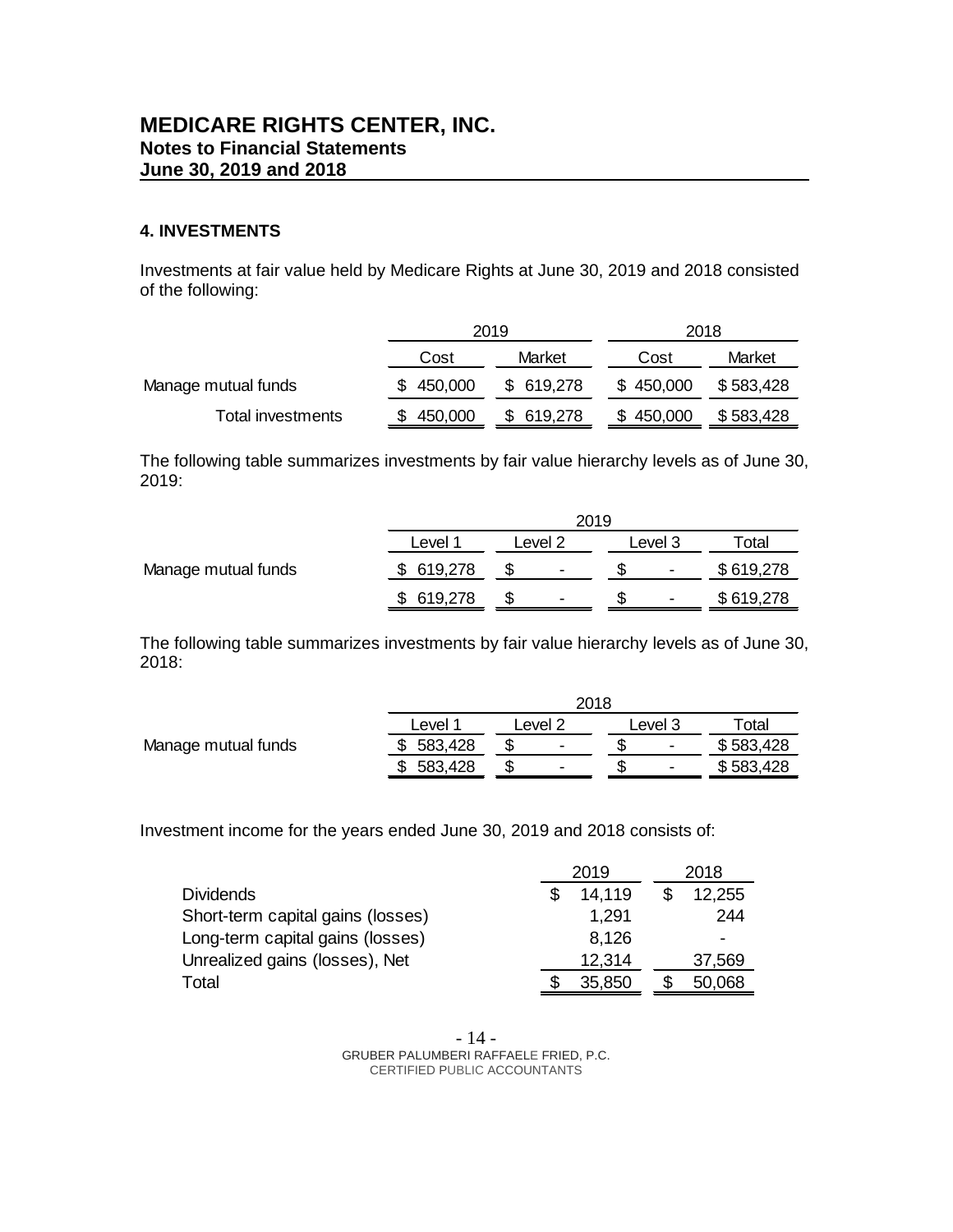#### **4. INVESTMENTS – continued**

Investment income is reported in the statement of activities and did not incur investment related expenses. Medicare Rights had no investments as of June 30, 2019 and 2018.

#### **5. PROPERTY AND EQUIPMENT, NET**

A summary of property and equipment at June 30, 2019 and 2018 are as follows:

|                                |    | June 30, 2019 |    | June 30, 2018 |  |  |
|--------------------------------|----|---------------|----|---------------|--|--|
|                                |    |               |    |               |  |  |
| Furniture and equipment        | \$ | 577,621       | \$ | 577,621       |  |  |
| Computers                      |    | 372,250       |    | 372,250       |  |  |
| Leasehold improvements         |    | 59,938        |    | 59,938        |  |  |
| Software                       |    | 68,746        |    | 68,746        |  |  |
|                                |    | 1,078,555     |    | 1,078,555     |  |  |
| Less: accumulated depreciation |    | (1,062,971)   |    | (1,054,572)   |  |  |
| Total                          | S  | 15,584        |    | 23,983        |  |  |

Depreciation and amortization for the years ended June 30, 2019 and 2018 amounted to \$8,399 and \$8,704, respectively.

#### **7. LINE OF CREDIT**

Medicare Rights currently has a line of credit up to \$500,000 with a financial services institution. The line of credit is secured by Medicare Rights organization's assets. Interest is payable monthly and the line bears interest at a rate equal to the greatest of 3% in excess of LIBOR or the bank's prime rate, as defined in the master promissory note. At June 30, 2019, the Interest rate was 3.92%. The line of credit renews annually. The agreement subsequently renewed on June 26, 2019 with a maturity date of July 7, 2020.

As of June 30, 2019 and 2018 there were no borrowings under the line of credit and no interest expense incurred.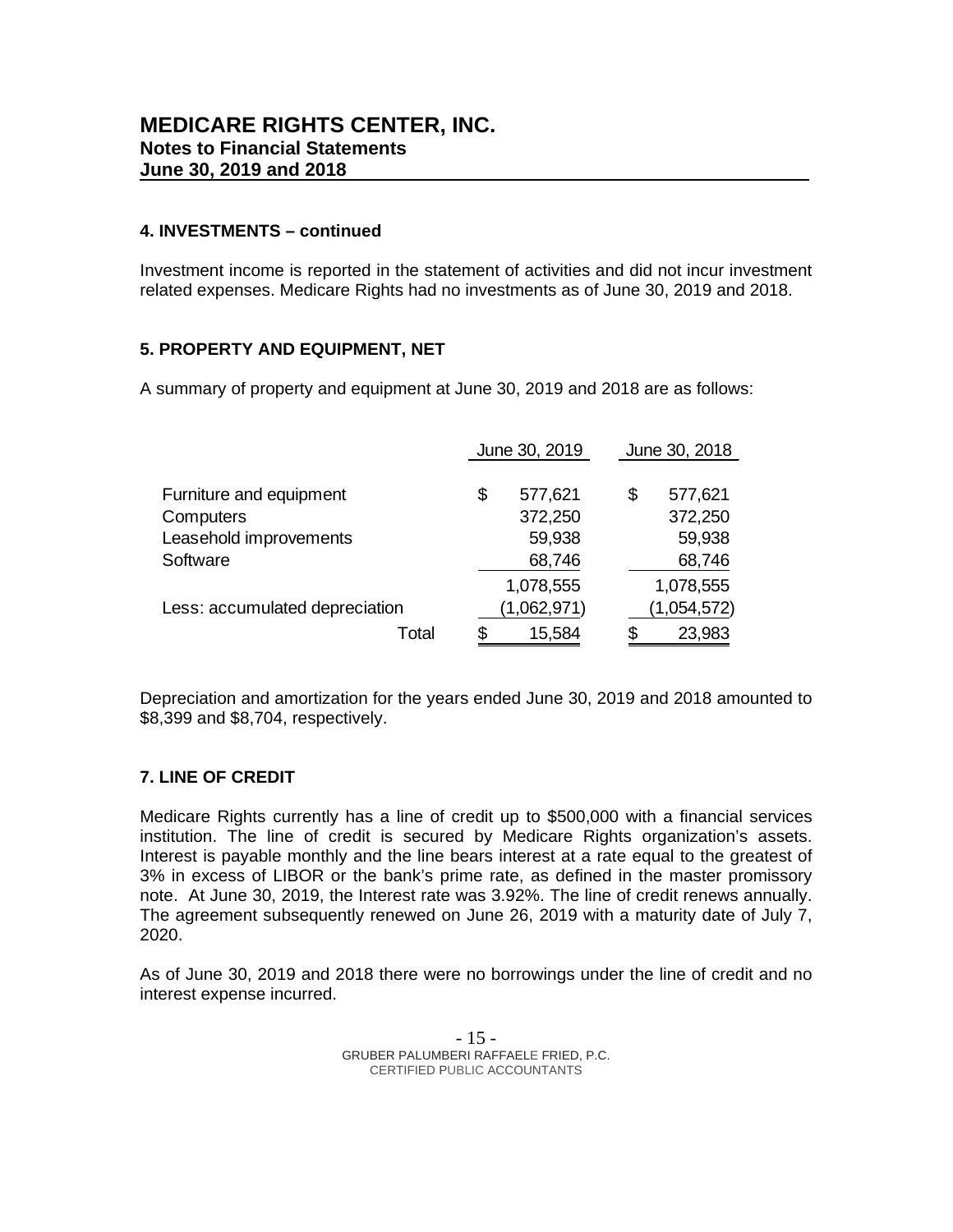#### **8. RETIREMENT PLAN**

Medicare Rights entered into a tax-deferred annuity plan qualified under Section 403(b) of the Internal Revenue Code effective August 17, 1995. The plan was established providing for only salary deferrals by Medicare Rights employees, as of their date of hire, in one or more funding vehicles available to participants. Effective January 1, 2000, a discretionary employer matching contribution was added to the plan. Employees become eligible for employer matching contributions once they have completed one year of service. Employer contributions made by Medicare Rights totaled \$72,864 and \$81,088 for the years ended June 30, 2019 and 2018, respectively.

#### **9. DONATED SERVICES**

The value of donated services included as grants and contributions in the financial statements and the corresponding expenses for the years ended June 30, 2019 and 2018 are:

|                | 2019 |           | 2018   |  |  |
|----------------|------|-----------|--------|--|--|
| Legal Services |      | \$100,968 | 78,018 |  |  |

# **10. NET ASSETS WITH DONOR RESTRICTIONS**

As of June 30, 2019 and 2018, Medicare Rights' net assets with donor restrictions are restricted for the following purpose or periods:

|                                                                                                     | June 30, 2019 | June 30, 2018 |
|-----------------------------------------------------------------------------------------------------|---------------|---------------|
| Subject to expenditure for specified purposes:                                                      |               |               |
| Counseling, education & advocacy to protect and<br>strengthen Medicare and other insurance programs | \$<br>236,875 | \$<br>40,132  |
| FIDA replacement for dually eligible New Yorkers                                                    | 7,333         | 101,912       |
| Medicare minutes                                                                                    | 33,333        | 33,333        |
| Capacity-building support                                                                           | 16,667        | 49,999        |
| Purchase of equipment                                                                               |               | 2,451         |
| Developing and promoting a responsive course on MIP                                                 | 26,667        |               |
| <b>Others</b>                                                                                       | 5,624         |               |
| Subject to the passage of time:                                                                     |               |               |
| General support                                                                                     | 188,750       | 17,500        |
| Total net assets                                                                                    | \$<br>515,249 | \$<br>245,327 |

- 16 - GRUBER PALUMBERI RAFFAELE FRIED, P.C. CERTIFIED PUBLIC ACCOUNTANTS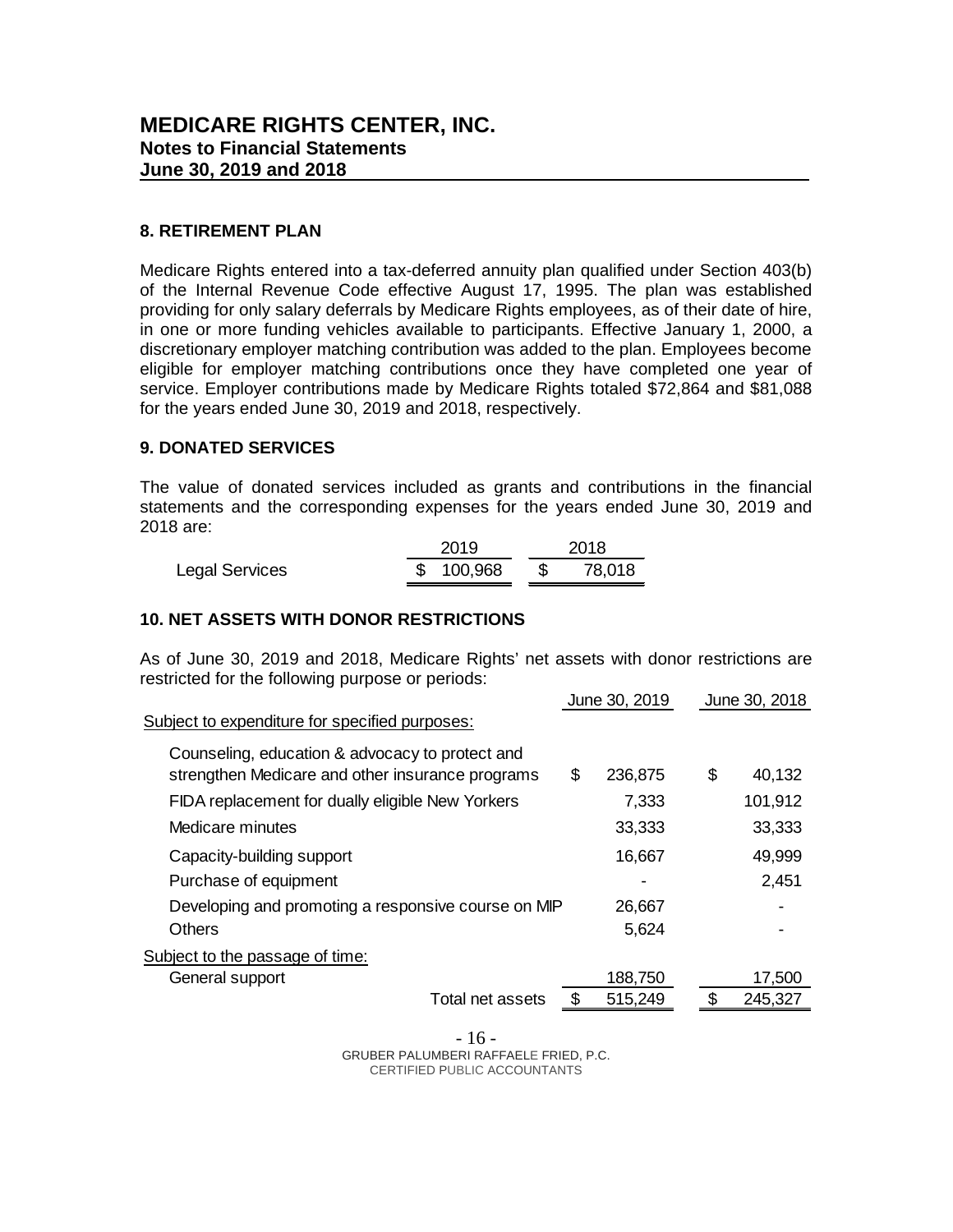#### **10. NET ASSETS WITH DONOR RESTRICTIONS - Continued**

Assets released from donor restrictions for the years ended June 30, 2019 and 2018 are reflected below:

|                                                                                                     | June 30, 2019 |    | June 30, 2018 |  |
|-----------------------------------------------------------------------------------------------------|---------------|----|---------------|--|
| Released for purposes:                                                                              |               |    |               |  |
| Counseling, education & advocacy to protect and<br>strengthen Medicare and other insurance programs | \$<br>299,507 | \$ | 540,747       |  |
| FIDA replacement for dually eligible New Yorkers                                                    | 94,578        |    | 90,534        |  |
| Medicare minutes                                                                                    | 40,000        |    | 40,000        |  |
| Capacity-building support                                                                           | 103,333       |    | 121,667       |  |
| Developing and promoting a responsive course on MIP                                                 | 13,333        |    | 1,001         |  |
| Expanding single stop community partners model                                                      | 60,000        |    | 60,000        |  |
| Purchase of equipment                                                                               | 2,451         |    | 12,066        |  |
| Others                                                                                              | 8,352         |    |               |  |
| Released for time restrictions:                                                                     |               |    |               |  |
| General support                                                                                     | 10,000        |    | 100,000       |  |
| Total                                                                                               | 631,554       | S  | 966,015       |  |
|                                                                                                     |               |    |               |  |

#### **11. COMMITMENTS**

On July 12, 2017 Medicare Rights entered into a ten year renewal lease agreement including a temporary month to month rent agreement during office renovations for the New York City office, commenced on the Extension Commencement Date and expiring on the last day of the calendar month in which the tenth anniversary of the Extension Commencement Date occurs. Part of the renewal agreement, Medicare Rights relinquished part of the office space back to the Landlord. Also, the New York City office space as part of the agreement, the Landlord made approximately \$76,870 in leasehold improvements. During the renovations, the rental payments continued on a month to month basis until the completion of the Landlord's leasehold improvements.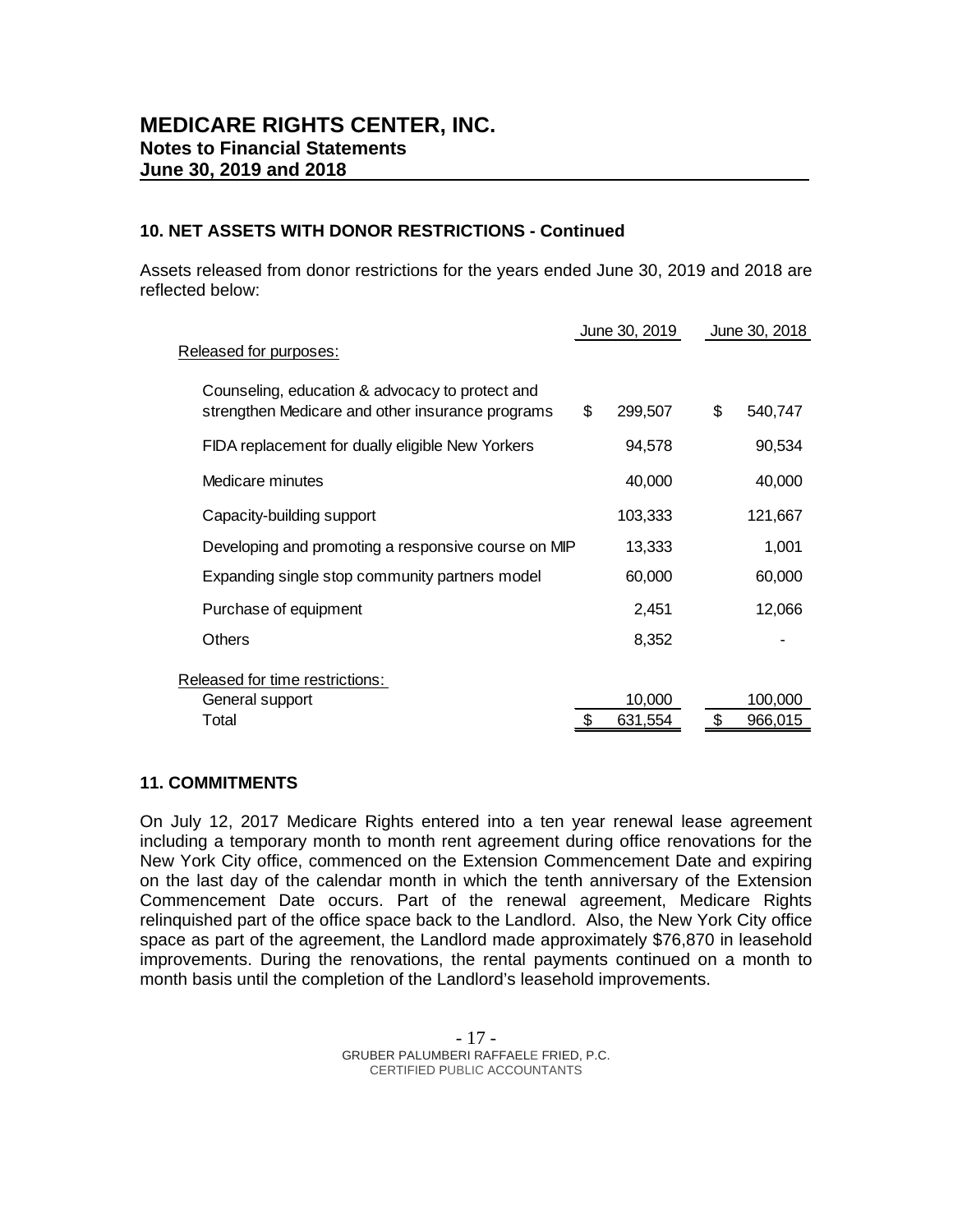#### **11. COMMITMENTS - Continued**

The lease commenced on November 20, 2017 once the renovations were completed and will run through November 30, 2027. Rent expense is recognized on a straight-line basis over the life of the lease. Any expense recognized in excess of scheduled payments will be reflected as deferred rent liability.

The value of the lease incentive will be amortized over the life of the lease. Medicare Rights records the proceeds as a deferred lease incentive liability and amortizes the liability as a reduction in rent expenses over the base term of the lease. As of June 30, 2019 and 2018, the deferred rent and lease incentive liabilities amounted to \$38,482 and \$15,833.

Minimum future rental payments pursuant to the lease amounted to the following as of June 30, 2019:

| Year ending June 30,<br>2020 | S | 277,628   |
|------------------------------|---|-----------|
| 2021                         |   | 283,180   |
| 2022                         |   | 288,844   |
| 2023                         |   | 303,589   |
| Thereafter                   |   | 1,443,607 |
| Total                        |   | 2,596,848 |
|                              |   |           |

 $\overline{a}$ Base rent expense (net of deferred rent) recognized under the lease for the years ended June 30, 2019 and 2018 amounted to \$295,237 and \$266,200, respectively.

Washington D.C. office – one year lease was expired on December 31, 2017. October 2, 2017, Medicare Rights renewed its DC Office operating lease in the monthly amount of \$1,359 commencing on January 1, 2018. The lease agreement for the DC office expired on December 31, 2018. Effective January 1, 2019, the lease is on a month to month basis until the new lease signed. For the years ended June 30, 2019 and 2018, the base rent expense recognized under the lease amounted to \$16,308 and \$16,308.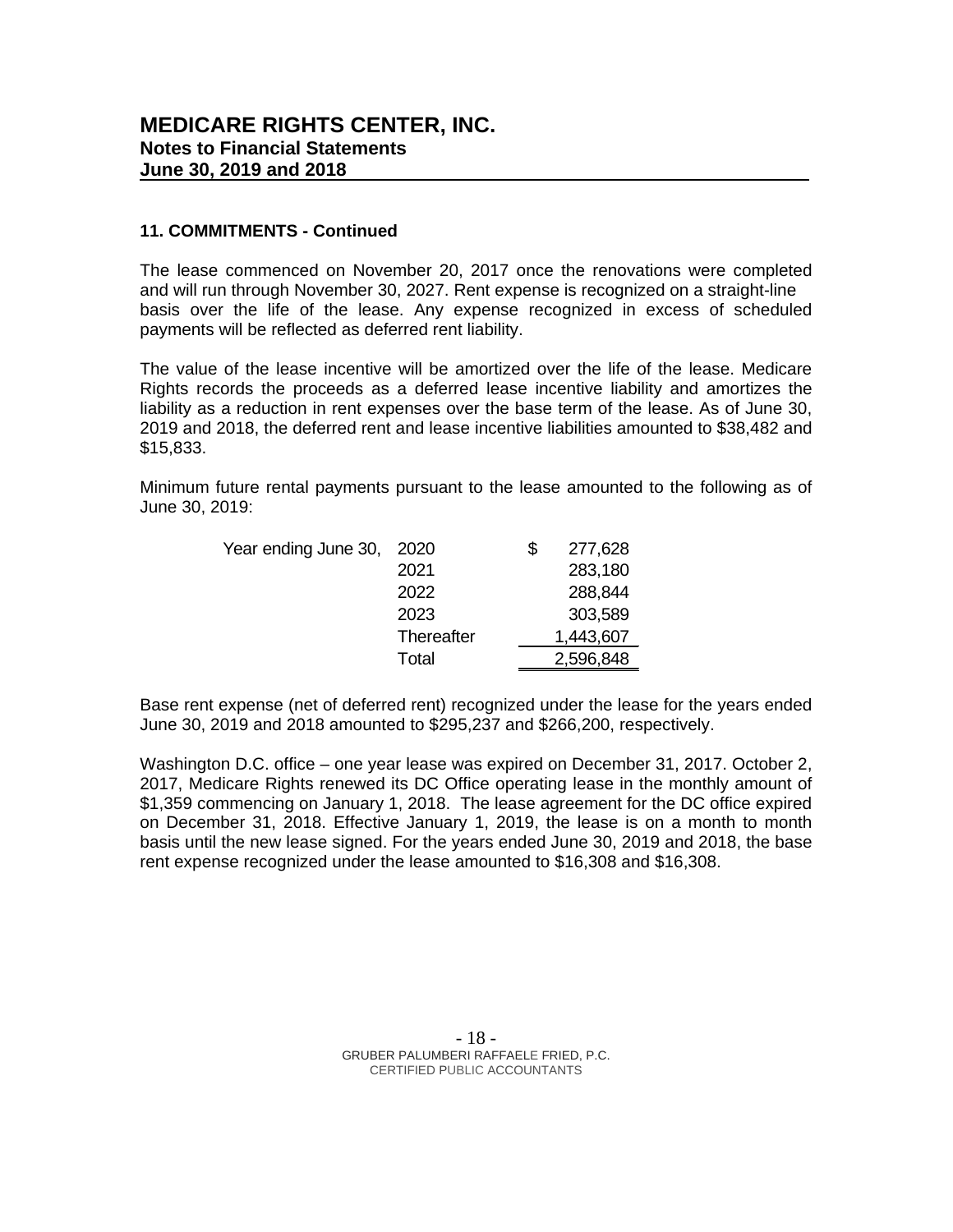#### **12. BOARD DESIGNATED QUASI ENDOWMENT**

During the year ended June 30, 2010, Medicare Rights adopted FASB Staff Position No. 117-1, "Endowments of Not-for-Profit Organizations." Medicare Rights' quasi endowment consists of one individual fund established for Board-approved expenditures as described in Note 2. Its quasi endowment consists of funds designated by the Board of Directors to function as quasi endowment. As required by US GAAP, net assets associated with endowment funds, including funds designated by the Board of Directors to function as quasi endowments, are classified and reported based on the existence or absence of donor-imposed restrictions.

The following table summarizes changes in quasi endowment net assets for the year 2019 and 2018:

|                                               | 2019      | 2018      |
|-----------------------------------------------|-----------|-----------|
| Quasi endowment net assets, beginning of year | \$583,428 | \$533,360 |
| Increase:                                     |           |           |
| Investment income contributions               |           |           |
| <b>Dividends</b>                              | 14,119    | 12,255    |
| Short-term capital gains (losses)             | 1,291     | 244       |
| Long-term capital gains (losses)              | 8,126     |           |
| Unrealized gains (losses), Net                | 12,314    | 37,569    |
| Quasi endowment net assets, end of year       | 619,278   | 583,428   |

#### **13. RELATED PARTY TRANSACTIONS**

The Organization received contributions in the amount of \$26,400 and \$38,360 from a certain board member and officer during the years ended June 30, 2019 and 2018, respectively. The contributions are included in the statement of activities under the grants and contributions.